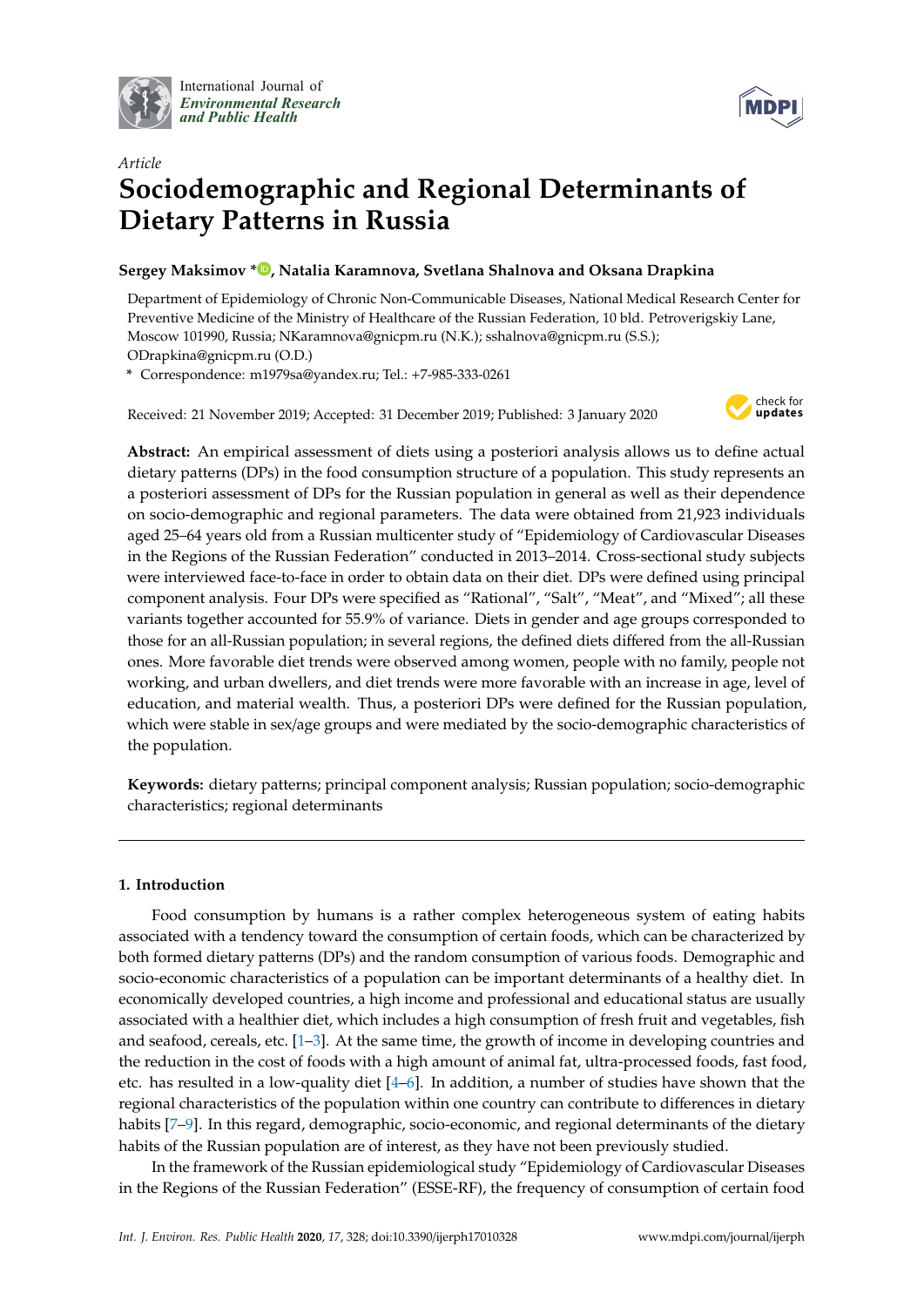groups among the Russian population was shown [\[10,](#page-19-6)[11\]](#page-19-7). However, the consumption of certain foods can be combined with absolutely different other food products. With this connection, for example, a high level of the consumption of "favorable" fruit and vegetables can be combined in one case with the high consumption of "favorable" fish and seafood, and in the other case, with "unfavorable" sweets and pastries. Obviously, the high level of consumption of fresh fruit and vegetables in these two cases can exert quite different influences on health. Synergistic and/or antagonistic interactions between nutrients imply that, in the context of DPs, focusing on separate nutrients does not take into account all interactions and can lead to incorrect conclusions [\[12\]](#page-19-8). For this reason, an increasing number of studies all over the world have analyzed nutrition by taking into account the whole diet (i.e., recognizing that people consume foods in different combinations) [\[7,](#page-19-4)[13,](#page-20-0)[14\]](#page-20-1).

The evaluation of DPs can be carried out using two quite different approaches [\[15](#page-20-2)[,16\]](#page-20-3). The first includes the use of a priori defined parameters designed to determine specific DPs that represent, in general, the types, quantity, and frequency of food consumption within specific DPs [\[17,](#page-20-4)[18\]](#page-20-5). This allows us to classify individuals within the population according to a predetermined "ideal diet", which limits their applicability to different DP groups [\[19\]](#page-20-6). The second approach, which is now actively implemented, involves specifying DPs based on empirical data on food consumption by the population using statistical multivariate analysis methods [\[20](#page-20-7)[,21\]](#page-20-8). One of these methods is factor analysis, which allows the evaluation of DPs by breaking down the consumption frequency of food groups into small components. The Russian studies using DPs have been limited to small regional cohorts [\[22–](#page-20-9)[24\]](#page-20-10). As such, the aim of this study was to evaluate DPs in a wider Russian study population as well as the impact of socio-demographic and regional characteristics. We hypothesize that in Russia, there could be identified unique determinants of dietary patterns that are different from other countries. In addition, we suggest that the adherence to identified dietary patterns will depend significantly on the socio-demographic and regional characteristics of the Russian population.

#### **2. Materials and Methods**

#### *2.1. General Characteristics of the Sample*

This work was carried out as part of the multicenter epidemiological study "Epidemiology of Cardiovascular Diseases in the Regions of the Russian Federation" (ESSE-RF); 13 regions of the Russian Federation (Figure [1\)](#page-2-0) took part in 2013–2014, with a total number of 21,923 individuals aged 25–64 years old. The study was carried out in accordance with the standards of Good Clinical Practice and the principles of the Declaration of Helsinki. The study protocols were approved by the Ethics Committee of National Medical Research Center for Preventive Medicine (Moscow), National Medical Research Center of Cardiology (Moscow), Almazov National Medical Research Center (St. Petersburg, Russia) as well as by collaborating centers in the regions where this study was conducted. More detailed information on sample formation and on the protocol of the ESSE-RF study has already been presented elsewhere [\[25\]](#page-20-11). Prior to inclusion in the study, all participants signed written informed consent. The response to the assessment was about 80%.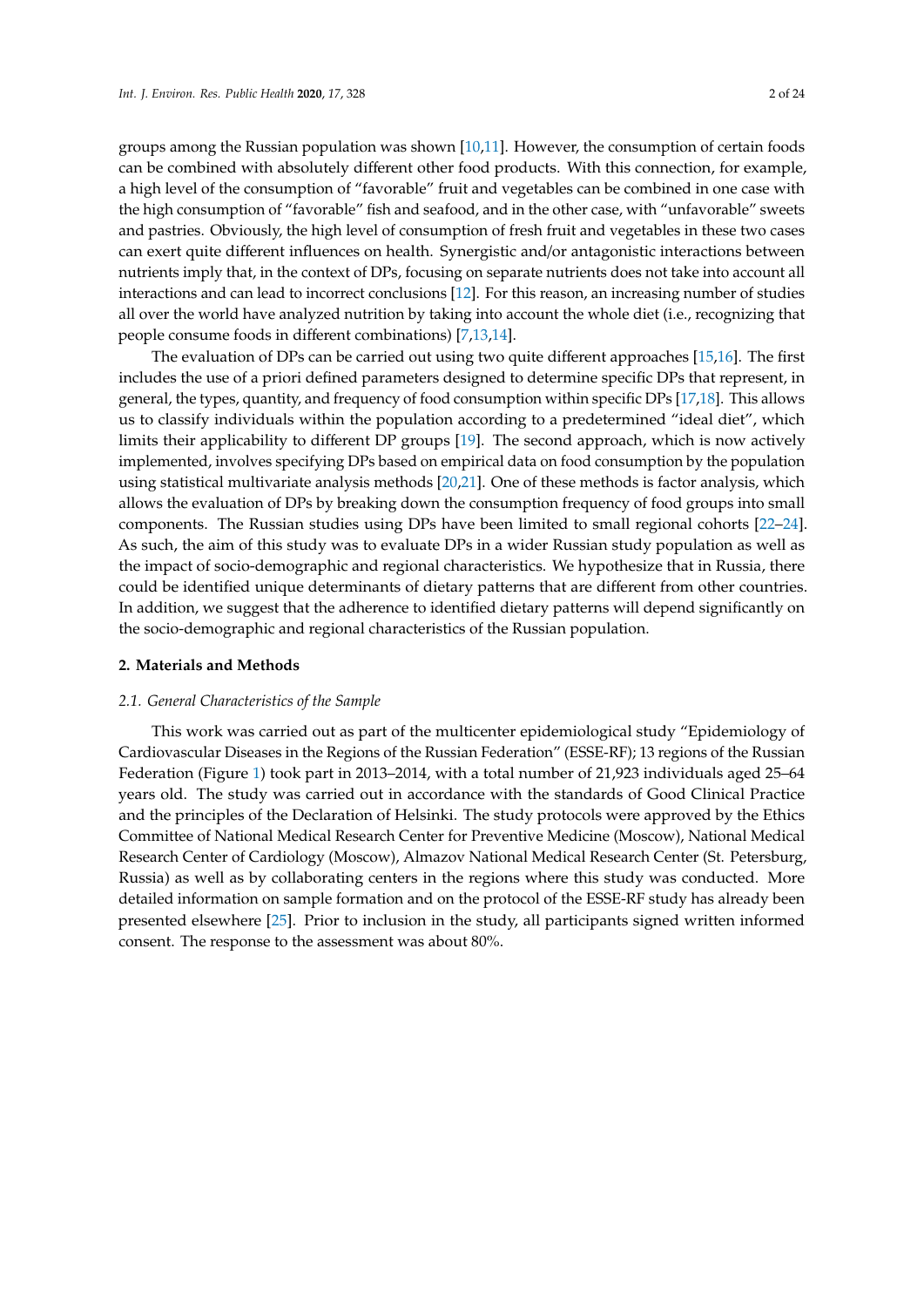<span id="page-2-0"></span>

**Figure 1.** Regions of Russia participating in the study. **Figure 1.** Regions of Russia participating in the study.

# *2.2. Socio-Economic Characteristics 2.2. Socio-Economic Characteristics*

According to family status, two groups were distinguished—the "has a family" group, which According to family status, two groups were distinguished—the "has a family" group, which included individuals living together with a partner in an official marriage or cohabitation, and the included individuals living together with a partner in an official marriage or cohabitation, and the "no family" group, which included individuals who had never been married, divorced, or lived separately as well as widows/widowers.

According to the level of education, three groups were identified: individuals with primary, According to the level of education, three groups were identified: individuals with primary, secondary or secondary professional education were combined in the "Secondary" group; individuals with secondary technical and incomplete higher education were in the "Advanced Secondary" group; and individuals who completed higher education were in the "Higher" group.

The study participants were divided into groups of currently employed and non-employed for The study participants were divided into groups of currently employed and non-employed for various reasons (never worked, temporarily not working, on retirement benefit, or disability benefit).

The level of income was assessed by the question: "How do you evaluate the well-being of your family compared to others?" The answers "Very poor" and "Relatively poor" were classified as "Low income", the answer "Medium (not rich, but not poor)" as "Average income", and the answer "Relatively prosperous" and "Very prosperous" as "High income". "Relatively prosperous" and "Very prosperous" as "High income".

According to the type of settlement, urban and rural dwellers were distinguished. According to the type of settlement, urban and rural dwellers were distinguished.

# *2.3. Evaluation of the Consumption of Food Groups 2.3. Evaluation of the Consumption of Food Groups*

In accordance with the research protocol, data were obtained through face-to-face interviews on Interviews on  $\frac{1}{2}$ the consumption frequency of 13 food groups with the following gradation: "Do not "1–2 times a month", "1–2 times a week", and "Daily/Almost daily". Among the evaluated food r 2 times a month  $\ell$ .  $\ell$  times a week", and "Daily/Almost daily". Almost die evaluated food evaluated food groups, four of them fell into the category of dairy products: "milk, kefir, yogurt", "cottage cheese", and "cheese". In the initial statistical analysis, the frequency of consumption of of consumption of these products was highly correlated. In addition, the principal component combination into one stable group. In order to combine these four food groups into one enlarged combination into one stable group. In order to combine these four food groups into one changed group of "dairy products", principal component analysis (PCA) with specification of a latent factor and subsequent assessment of the individual disposition of each participant to this factor were carried<br> out. In order to reach consistency of gradation for the consumption frequency of "dairy products" with other food groups, quantitative values of tendencies were convented into four conditional categories up to −1000, "Do not use/Rarely"; from −1000 to 0, "1–2 times a month"; from 0 to 1000, "1–2 times a week"; and from 1000 and above, "Daily/Almost daily". the consumption frequency of 13 food groups with the following gradation: "Do not consume/Rarely", groups, four of them fell into the category of dairy products: "milk, kefir, yogurt", "sour cream, cream", these products was highly correlated. In addition, the principal component analysis revealed their other food groups, quantitative values of tendencies were converted into four conditional categories: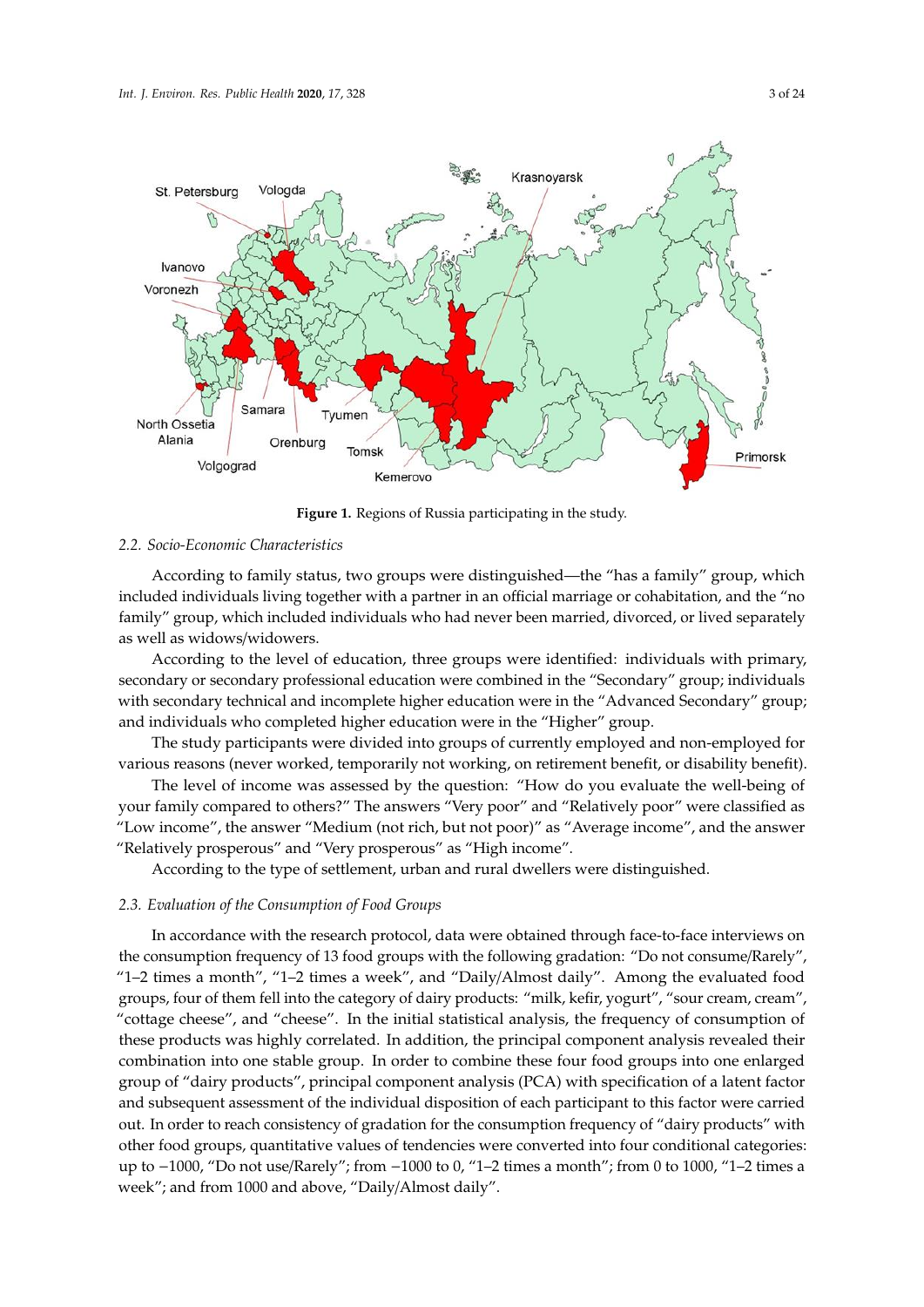Thus, the final analysis included 10 groups of food products: "meat" (beef, pork, lamb, etc.); "fish and seafood"; "poultry" (chicken, turkey, etc.); "sausage products; organ meat" (tongue, liver, heart, etc.); "pickled products"; "cereals, pasta"; "fresh fruit and vegetables"; "legumes" (beans, lentils, peas, etc.); "sweets and pastries" (sweets, jam, cookies, etc.); and "dairy products" (milk, kefir, yogurt, sour cream, cream, cottage cheese, cheese). To apply the PCA, the frequency of consumption of food groups was expressed in conditional quantitative points: "Do not consume/Rarely", 1 point; "1–2 times a month", 2 points; "1–2 times a week", 3 points; and "Daily/Almost daily", 4 points.

# *2.4. Definition of Dietary Patterns*

DPs were defined by PCA. In the course of finding the optimal number of DPs, factors with eigenvalues > 1.0 were considered, followed by a gap estimate according to the Cattell scree plot [\[26\]](#page-20-12). To simplify the structure of factors and to improve their interpretability, varimax orthogonal rotation of specified factors was used [\[27,](#page-20-13)[28\]](#page-20-14). DPs were described on the basis of products with the highest absolute loading for each factor, while foods with a positive loading were characteristic of the DP, and foods with a negative loading were negatively related to the DP. Factor loading |≥0.4| of food products was considered as making a significant contribution to the factor structure. As a rule, factor loading with a value of  $|\geq 0.2|$  was used; however, depending on the data obtained, higher values were also used [\[29](#page-20-15)[–32\]](#page-20-16). DPs were named according to the variables loaded on a retained component.

An individual tendency toward specified DPs was estimated with a normal distribution, an average value of 0, and a standard deviation of 1. Participants were divided into four groups (quartiles, Q) for each DP. Then, in the course of evaluating the influence of socio-demographic and regional characteristics, a comparison was made of individuals relating to the highest Q4 quartile to all others  $(i.e., Q1, Q2, and Q3)$ , as done previously in  $[27,28,30,32]$  $[27,28,30,32]$  $[27,28,30,32]$  $[27,28,30,32]$ .

To assess the sustainability of specified DPs among the Russian population, PCA was performed in the general sample as well as separately for men and women and the age groups 25–34 years old, 35–44 years old, 45–54 years old, and 55–64 years old for the 13 regions under analysis (Tables [A1–](#page-13-0)[A19\)](#page-19-9). With a few exceptions, the factor solutions were similar; therefore, through a comparison with other studies [\[33\]](#page-21-0), the final factor loading using PCA varimax rotation and a selection of four factors from the general sample were used.

### *2.5. Statistical Analysis Methods*

Categorical data are presented as a percent. Bilateral associations of categorical variables were evaluated by Pearson's Chi-squared test. Multivariate analysis of associations of socio-demographic and regional variables with DPs was performed using logistic regression adjusted for gender, age, family status, education, job, material wealth, and settlement type (urban/rural). The results are represented as odds ratios with 95% confidence intervals. During the regression analysis by region, the Primorsk Territory was used as a reference group due to the largest number of study participants being from this region.

Tucker's congruence coefficient was used for the comparison of factor solutions [\[34\]](#page-21-1). Congruence was characterized as "excellent" when the smallest coefficient was >0.80; "good", from 0.65 to 0.80; "acceptable", from  $0.50$  to  $0.65$ ; and "bad", < $0.50$  [\[33\]](#page-21-0).

All statistical analyses were performed using Statistica software, version 10.0 (Statsoft Inc., Tulsa, OK, USA). The critical value for statistical significance was 0.05.

### **3. Results**

# *3.1. Baseline Characteristics of the Study Participants*

In total, 2403 participants (11.0%) failed to fill in all the data required. Analysis of missing data revealed that 9.8% of women and 12.3% of men  $(p < 0.001)$  did not fill in the data. In all age groups, the proportion of individuals with missing data was as follows: 25–34 years, 9.1%; 35–44 years,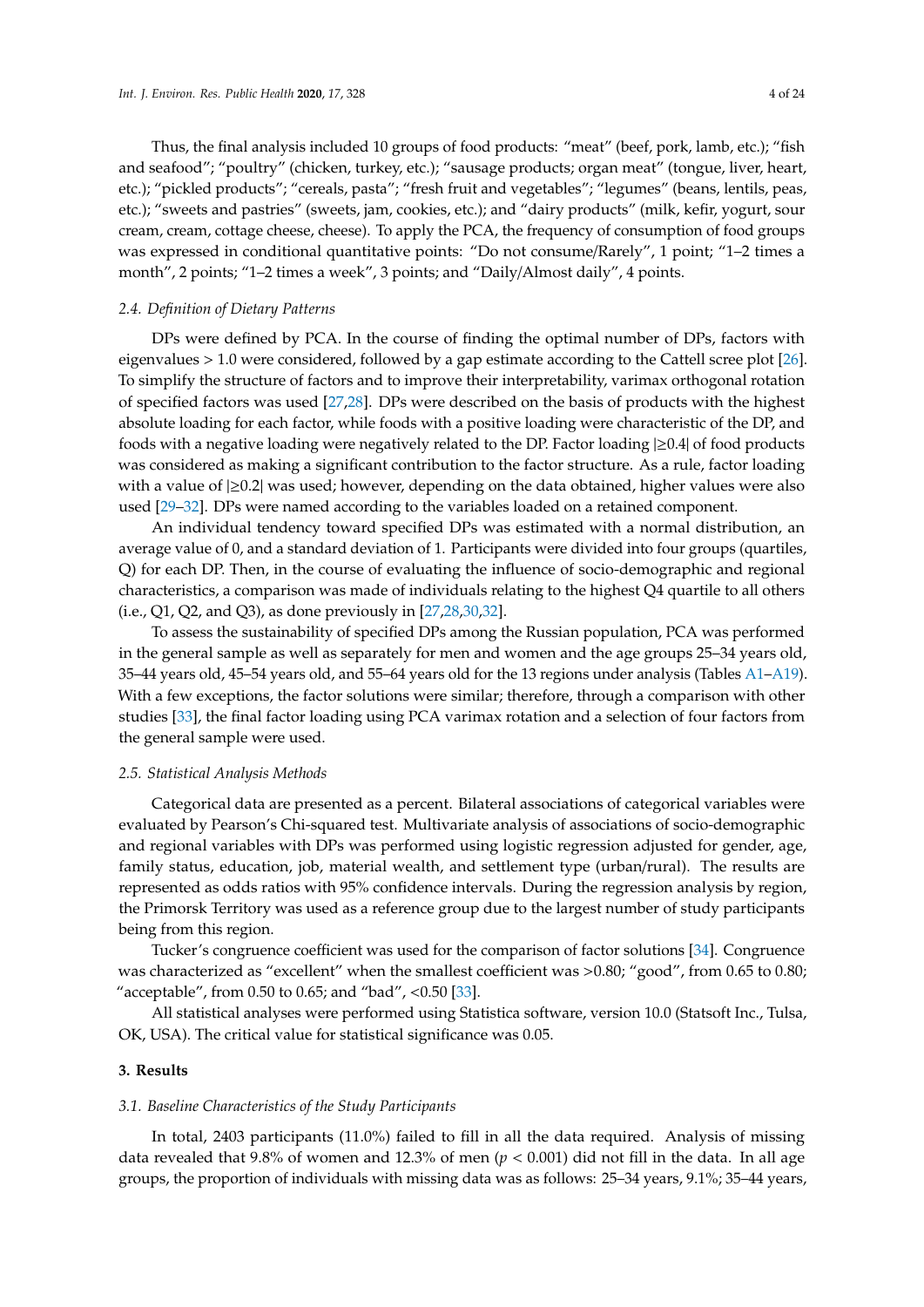10.7%; 45–54 years, 11.1%; 55–64 years, 11.6% *p* < 0.001. In different regions, the range of missing data was usually around 6–9%, with the exception of the Samara region (3.6%), the Tyumen region (16.0%), the Volgograd region (19.3%), and the Republic of North Ossetia–Alania (25.1%),  $p < 0.001$ . Consequently, missing data were not random; they were biased toward the male gender, older age groups, and a number of regions. All these factors should be taken into account when evaluating the results. After the withdrawal of participants with missing data from the analysis, the final sample size was 19,520 individuals.

General characteristics of the sample are shown in Table [1.](#page-4-0) Among the study participants, there were more women (62.4%), older people (the proportion of people aged 45–54 and 55–64 was 58.7%), individuals with a family (64.6%), individuals with higher education (43.4%), employed (75.9%), with an average income (78.3%), and were urban dwellers (81.0%). The distribution of study participants by region was fairly uniform, from 6% to 10%.

<span id="page-4-0"></span>

| Parameter       |                                  | Amount | $\frac{0}{0}$ |
|-----------------|----------------------------------|--------|---------------|
| Sex             | Female                           | 12,191 | 62.4          |
|                 | Male                             | 7329   | 37.6          |
|                 | 25-34 years old                  | 4148   | 21.3          |
|                 | 35-44 years old                  | 3903   | 20.0          |
| Age             | 45-54 years old                  | 5432   | 27.8          |
|                 | 55-64 years old                  | 6037   | 30.9          |
| Family          | No family                        | 6905   | 35.4          |
|                 | Has a family                     | 12,615 | 64.6          |
|                 | Secondary                        | 5527   | 28.3          |
| Education       | Advanced Secondary               | 5516   | 28.3          |
|                 | Higher                           | 8477   | 43.4          |
|                 | No                               | 4710   | 24.1          |
| Job             | Yes                              | 14,810 | 75.9          |
|                 | Low                              | 2098   | 10.7          |
| Income          | Average                          | 15,291 | 78.3          |
|                 | High                             | 2131   | 10.9          |
|                 | Urban                            | 15,817 | 81.0          |
| Settlement type | Rural                            | 3703   | 19.0          |
|                 | Krasnoyarsk Territory            | 1370   | 7.0           |
|                 | Primorsk Territory               | 1903   | 9.8           |
|                 | Volgograd region                 | 1176   | 6.0           |
|                 | Vologda region                   | 1516   | 7.8           |
|                 | Voronezh region                  | 1480   | 7.6           |
|                 | Ivanovo region                   | 1731   | 8.9           |
| Region          | Kemerovo region                  | 1469   | 7.5           |
|                 | Samara region                    | 1530   | 7.8           |
|                 | St. Petersburg                   | 1460   | 7.5           |
|                 | Orenburg region                  | 1445   | 7.4           |
|                 | Tomsk region                     | 1464   | 7.5           |
|                 | Tyumen region                    | 1371   | 7.0           |
|                 | Republic of North Ossetia-Alania | 1605   | 8.2           |

**Table 1.** Baseline characteristics of the study participants.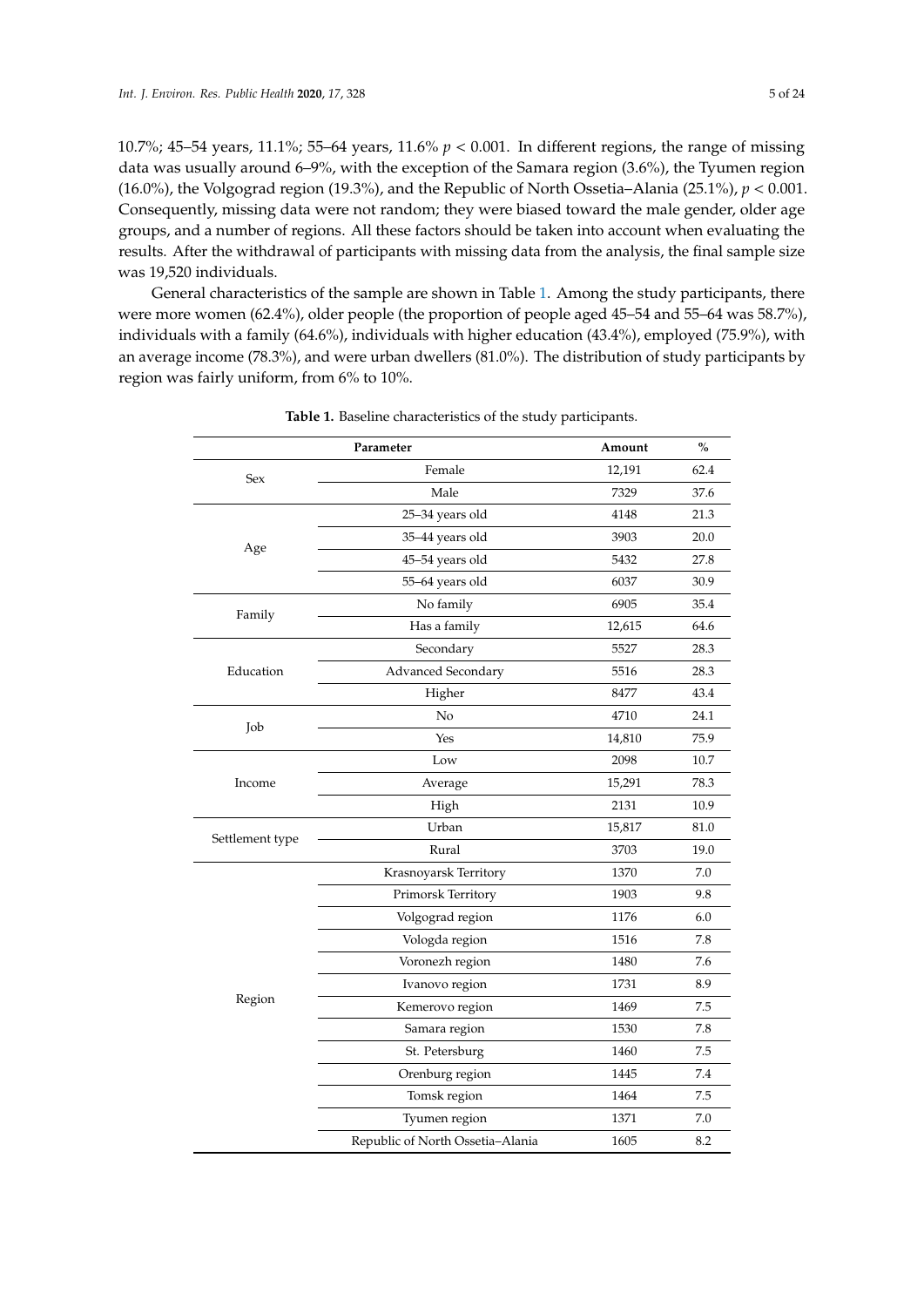#### *3.2. Dietary Patterns*

The variables used to carry out PCA for the whole sample and their relationships with each DP are shown in Table [2.](#page-5-0) Four DPs were specified as "Rational", "Salt", "Meat", and "Mixed", which accounted for 15.9%, 13.5%, 14.3%, and 12.2% of the total variance, respectively (i.e., 55.9% in total). The "Rational" DP was characterized by a high consumption of cereals and pasta, fruit and vegetables, sweets and pastries, and dairy products. The "Salt" DP included high-salt products such as sausages and pickled foods. The "Meat" DP included meat, fish and seafood, and poultry. The "Mixed" DP was characterized by a high consumption of fish and seafood, pickled products, and legumes.

<span id="page-5-0"></span>

| <b>Product Group</b>                | <b>Factors Identified (Dietary Patterns)</b> |                         |                         |                          |  |
|-------------------------------------|----------------------------------------------|-------------------------|-------------------------|--------------------------|--|
|                                     | DP <sub>1</sub><br>Rational                  | DP <sub>2</sub><br>Salt | DP <sub>3</sub><br>Meat | DP <sub>4</sub><br>Mixed |  |
| Meat                                | $-0.054$                                     | 0.232                   | 0.645 <sup>1</sup>      | $-0.088$                 |  |
| Fish and seafood                    | 0.039                                        | $-0.125$                | $0.644$ <sup>1</sup>    | 0.436 <sup>1</sup>       |  |
| Poultry                             | 0.135                                        | 0.091                   | 0.643 <sup>1</sup>      | $-0.077$                 |  |
| Sausage products                    | 0.042                                        | $0.754$ <sup>1</sup>    | 0.141                   | $-0.070$                 |  |
| Pickled products                    | 0.001                                        | 0.609 <sup>1</sup>      | 0.083                   | $0.472$ <sup>1</sup>     |  |
| Cereals, pasta                      | $0.471$ <sup>1</sup>                         | 0.284                   | 0.124                   | 0.082                    |  |
| Fruit and vegetables                | $0.545$ <sup>1</sup>                         | $-0.287$                | 0.364                   | 0.071                    |  |
| Legumes                             | 0.105                                        | 0.035                   | $-0.068$                | 0.837 <sup>1</sup>       |  |
| Sweets and pastries                 | 0.675 <sup>1</sup>                           | 0.345                   | $-0.059$                | $-0.186$                 |  |
| Dairy products                      | $0.764$ <sup>1</sup>                         | $-0.229$                | $-0.046$                | 0.210                    |  |
| Proportion of explained variance, % | 15.9                                         | 13.5                    | 14.3                    | 12.2                     |  |

**Table 2.** Factor loadings of the principal dietary patterns identified.

Note: <sup>1</sup> Factor loadings of food consumption frequency higher than 0.400 or less than −0.400.

Factor solutions for the gender, age, and region groups are presented in Tables [A1–](#page-13-0)[A19.](#page-19-9) Table [3](#page-6-0) shows the congruence coefficients of factor solutions by gender, age, and region in comparison with the factor solution for the general sample. In the gender and age groups, the structure of food consumption in general corresponded to the all-Russian sample, and congruence coefficients ranged from 0.97 to 0.99 ("excellent" congruence).

At the same time, specified DPs in several regions differed from the all-Russian ones. Factor solutions corresponded to all-Russian ones to the fullest extent in seven of the 13 regions: Krasnoyarsk and Primorsk Territories, Volgograd, Voronezh, Samara, Tyumen Regions, and the Republic of North Ossetia–Alania. The congruence of factor solutions seemed to be "excellent" and ranged from 0.86 to 0.99. In the Orenburg region as well as in the general sample, a 4-factor solution was obtained; however, factor congruence ranged from "acceptable" to "excellent". In another two regions, factor solutions that differed from the common sample were even more significant—there was no "Mixed" DP food consumption structure amongst the residents of St. Petersburg, and in the Ivanovo region, "Rational" DP and "Mixed" DP were combined into a single "Rational/Mixed" DP. The congruence of the three factors was "good" or "excellent".

In the factor solutions for the other three regions, new components appeared that were not typical for the general sample. In the Vologda and Tomsk regions, "Salt" DP and "Meat" DP were combined into a single "Salt/Meat" DP. Moreover, there was no "Mixed" DP in the food structure of these regions; however, a new separate DP appeared, which was characterized by the high consumption of fish and seafood, fruit and vegetables, legumes, and dairy products, and low consumption of sausage products (only in the Vologda region). The congruency of this new DP was most probably similar to the "Mixed"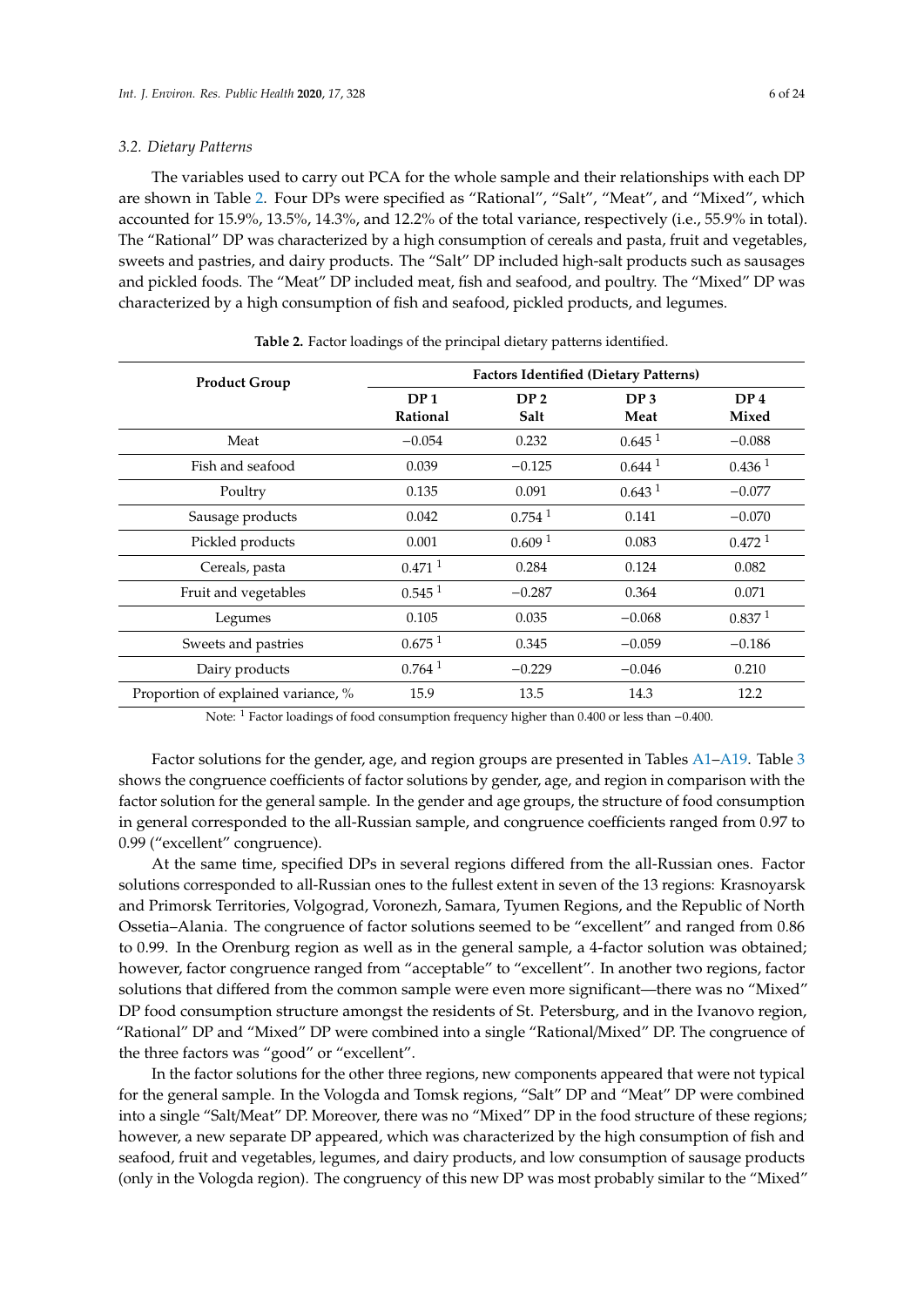DP in the general sample. In the Kemerovo region, there was no "Salt" DP, but a new separate DP appeared, which included the high consumption of fish and seafood and low consumption of sausage products and sweets and pastries. This new DP is characterized by "poor" congruency with all four DPs of the general sample.

|                                  | <b>Factor Number</b> |                   |                   |                          |  |
|----------------------------------|----------------------|-------------------|-------------------|--------------------------|--|
| Group                            | DP <sub>1</sub>      | DP <sub>2</sub>   | DP <sub>3</sub>   | DP <sub>4</sub>          |  |
|                                  | Rational             | Salt              | Meat              | Mixed                    |  |
| Female                           | 0.99                 | 0.99              | 0.99              | 0.99                     |  |
| Male                             | 0.99                 | 0.99              | 0.99              | 0.99                     |  |
| 25-34 years old                  | 0.99                 | 0.99              | 0.98              | 0.97                     |  |
| 35-44 years old                  | 0.98                 | 0.97              | 0.99              | 0.99                     |  |
| 45-54 years old                  | 0.99                 | 0.99              | 0.99              | 0.98                     |  |
| 55-64 years old                  | 0.99                 | 0.99              | 0.99              | 0.98                     |  |
| Krasnoyarsk Territory            | 0.99                 | 0.94              | 0.98              | 0.97                     |  |
| Primorsk Territory               | 0.99                 | 0.96              | 0.93              | 0.95                     |  |
| Volgograd region                 | 0.91                 | 0.86              | 0.96              | 0.97                     |  |
| Vologda region                   | 0.94                 | 0.78 <sup>2</sup> | 0.70 <sup>2</sup> | $\overline{\phantom{0}}$ |  |
| New Factor <sup>1</sup>          | 0.47                 | $-0.40$           | 0.58              | 0.62                     |  |
| Voronezh region                  | 0.99                 | 0.95              | 0.98              | 0.97                     |  |
| Ivanovo region                   | $0.81\,^2$           | 0.82              | 0.72              | 0.53 <sup>2</sup>        |  |
| Kemerovo region                  | 0.89                 |                   | 0.90              | 0.78                     |  |
| New Factor <sup>1</sup>          | $-0.37$              | $-0.60$           | 0.31              | 0.49                     |  |
| Samara region                    | 0.89                 | 0.88              | 0.97              | 0.98                     |  |
| St. Petersburg                   | 0.95                 | 0.95              | 0.79              | $\overline{\phantom{m}}$ |  |
| Orenburg region                  | 0.80                 | 0.70              | 0.98              | 0.64                     |  |
| Tomsk region                     | 0.88                 | 0.77 <sup>2</sup> | 0.65 <sup>2</sup> |                          |  |
| New Factor <sup>1</sup>          | 0.52                 | $-0.30$           | 0.45              | 0.74                     |  |
| Tyumen region                    | 0.91                 | 0.94              | 0.88              | 0.95                     |  |
| Republic of North Ossetia-Alania | 0.99                 | 0.98              | 0.98              | 0.90                     |  |

<span id="page-6-0"></span>**Table 3.** Factors congruent in factor solutions by gender, age, and region in comparison with factor solutions in the general sample.

 $1$  The factor solution for the new DPs was compared for congruence with all of the DPs of the factor solution of the general sample; <sup>2</sup> The factor solution of combined DPs ("Salt/Meat", "Rational/Mixed") was compared for congruence with the factor solutions for both DPs.

#### *3.3. Associations of Socioeconomic and Demographic Factors with DPs*

Bivariate associations of socioeconomic, demographic, and regional variables with the DPs are presented in Table [4.](#page-7-0) The proportion of individuals from Q4 of the "Rational" DP was statistically significantly higher among women who were older (45–54 years old and 55–64 years old), with no family, higher education, an average income (compared to low), and living in urban environments. The "Salt" DP was more characteristic of men with having a family, who were employed, had a low or average income, and lived in rural areas. In addition, the proportion of people from Q4 of this DP decreased linearly with age and with an increase in the education level.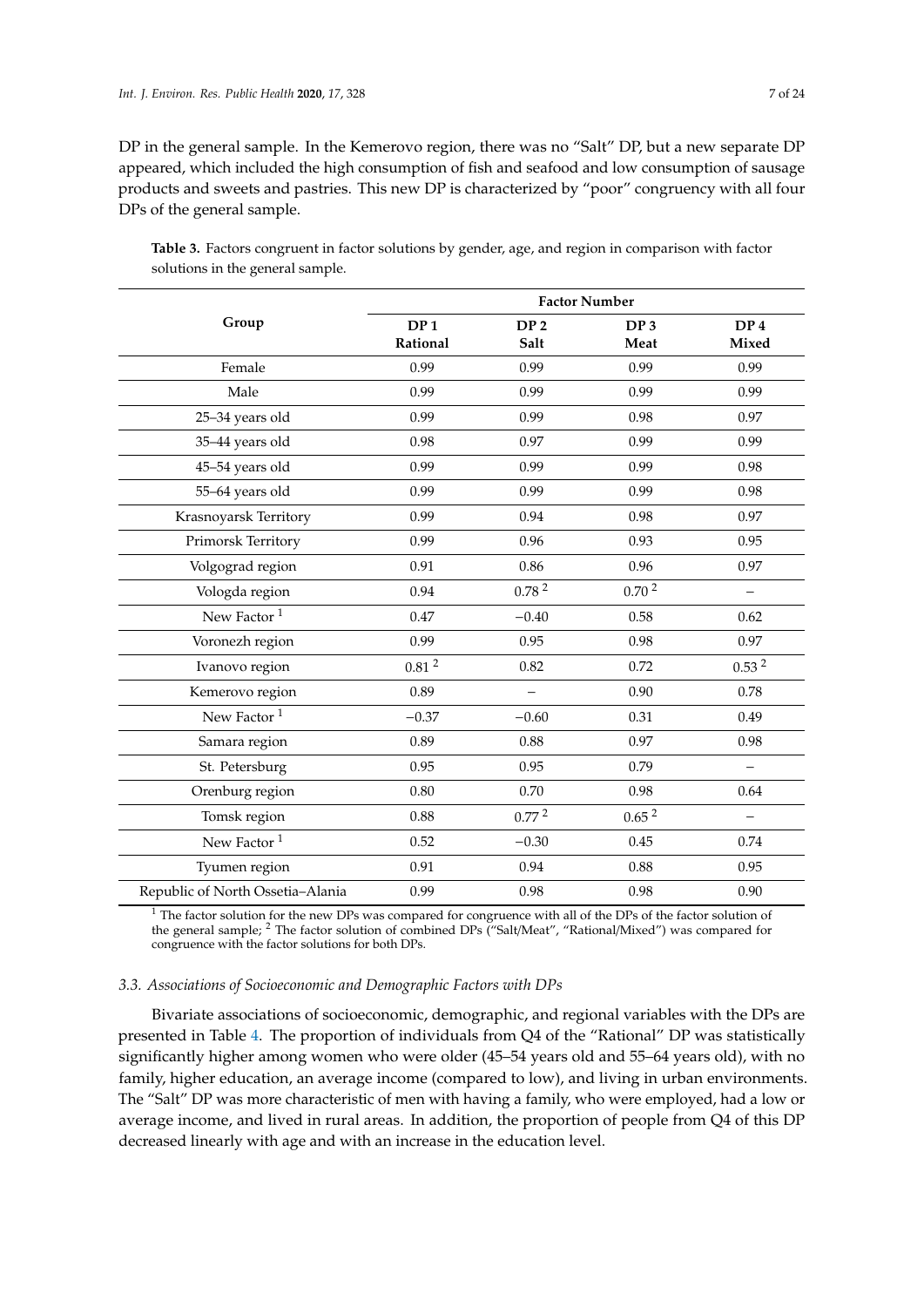<span id="page-7-0"></span>

| Table 4. Bivariate associations of socioeconomic, demographic, and regional variables with the |  |  |
|------------------------------------------------------------------------------------------------|--|--|

| dietary patterns. |
|-------------------|
|                   |

|           | Parameter                           |      | DP <sub>1</sub><br>Rational |      | DP <sub>2</sub><br>Salt |      | DP <sub>3</sub><br>Meat |      | DP <sub>4</sub><br>Mixed |
|-----------|-------------------------------------|------|-----------------------------|------|-------------------------|------|-------------------------|------|--------------------------|
|           |                                     | $\%$ | $p$ -Value                  | $\%$ | $p$ -Value              | $\%$ | $p$ -Value              | $\%$ | $p$ -Value               |
|           | Female                              | 29.2 |                             | 21.1 |                         | 23.4 |                         | 24.9 |                          |
| Sex       | Male                                | 18.6 | < 0.001                     | 31.3 | < 0.001                 | 27.2 | < 0.001                 | 24.8 | 0.93                     |
|           | 25-34 years old                     | 22.7 |                             | 30.0 |                         | 24.4 |                         | 19.9 |                          |
|           | 35–44 years old                     | 23.8 |                             | 27.9 |                         | 23.5 | 0.12                    | 24.0 |                          |
| Age       | 45–54 years old                     | 27.7 | < 0.001                     | 24.1 | < 0.001                 | 25.4 |                         | 26.0 | < 0.001                  |
|           | 55–64 years old                     | 25.6 |                             | 20.1 |                         | 25.4 |                         | 27.8 |                          |
| Family    | No family                           | 26.1 | $0.038\,$                   | 23.1 | < 0.001                 | 22.7 | < 0.001                 | 24.8 | 0.94                     |
|           | Has a family                        | 24.7 |                             | 25.9 |                         | 25.9 |                         | 24.9 |                          |
|           | Secondary                           | 23.8 |                             | 27.9 |                         | 26.0 |                         | 24.9 |                          |
| Education | <b>Advanced Secondary</b>           | 23.7 | < 0.001                     | 26.2 | < 0.001                 | 24.3 | 0.053                   | 26.3 | 0.0054                   |
|           | Higher                              | 27.2 |                             | 22.1 |                         | 24.4 |                         | 23.9 |                          |
| Job       | No                                  | 24.4 |                             | 19.7 | < 0.001                 | 24.2 | 0.24                    | 28.1 | < 0.001                  |
|           | Yes                                 | 25.5 | 0.14                        | 25.6 |                         | 25.0 |                         | 23.8 |                          |
|           | Low                                 | 22.9 |                             | 24.0 |                         | 16.1 |                         | 23.1 |                          |
| Income    | Average                             | 25.6 | 0.024                       | 25.4 | 0.0022                  | 25.4 | < 0.001                 | 25.1 | 0.13                     |
|           | High                                | 24.8 |                             | 22.1 |                         | 29.4 |                         | 24.9 |                          |
| Type      | Urban                               | 25.6 |                             | 24.4 |                         | 24.9 |                         | 24.6 |                          |
|           | Rural                               | 23.5 | 0.0080                      | 26.9 | 0.0013                  | 24.4 | 0.51                    | 26.1 | 0.054                    |
|           | Krasnoyarsk Territory               | 24.2 |                             | 22.3 |                         | 30.7 |                         | 21.2 |                          |
|           | Primorsk Territory                  | 19.6 |                             | 23.4 |                         | 26.0 |                         | 32.6 |                          |
|           | Volgograd region                    | 16.6 |                             | 33.1 |                         | 12.2 |                         | 29.7 |                          |
|           | Vologda region                      | 30.5 |                             | 24.1 |                         | 22.0 |                         | 18.9 |                          |
|           | Voronezh region                     | 30.1 |                             | 26.2 |                         | 36.6 |                         | 33.4 |                          |
|           | Ivanovo region                      | 27.5 |                             | 31.8 |                         | 18.6 |                         | 14.1 |                          |
| Region    | Kemerovo region                     | 29.7 | < 0.001                     | 25.0 | < 0.001                 | 30.0 | < 0.001                 | 26.1 | < 0.001                  |
|           | Samara region                       | 18.9 |                             | 25.6 |                         | 18.4 |                         | 14.4 |                          |
|           | St. Petersburg                      | 30.0 |                             | 19.0 |                         | 24.0 |                         | 21.0 |                          |
|           | Orenburg region                     | 32.4 |                             | 27.0 |                         | 30.2 |                         | 32.5 |                          |
|           | Tomsk region                        | 16.9 |                             | 23.6 |                         | 18.8 |                         | 14.7 |                          |
|           | Tyumen region                       | 35.9 |                             | 28.2 |                         | 41.4 |                         | 36.6 |                          |
|           | Republic of North<br>Ossetia-Alania | 16.6 |                             | 16.0 |                         | 14.6 |                         | 29.3 |                          |

The tendency toward the "Meat" DP was more characteristic for men with a family and with average and especially high incomes. In addition, the proportion of individuals from Q4 of this DP increased linearly with an increase in income. The proportion of people from Q4 of the "Mixed" DP was higher in the middle age (35–44 years old) and especially in the older age (45–54 years old and 55–64 years old) groups, and among people with advanced secondary education and those who were not employed.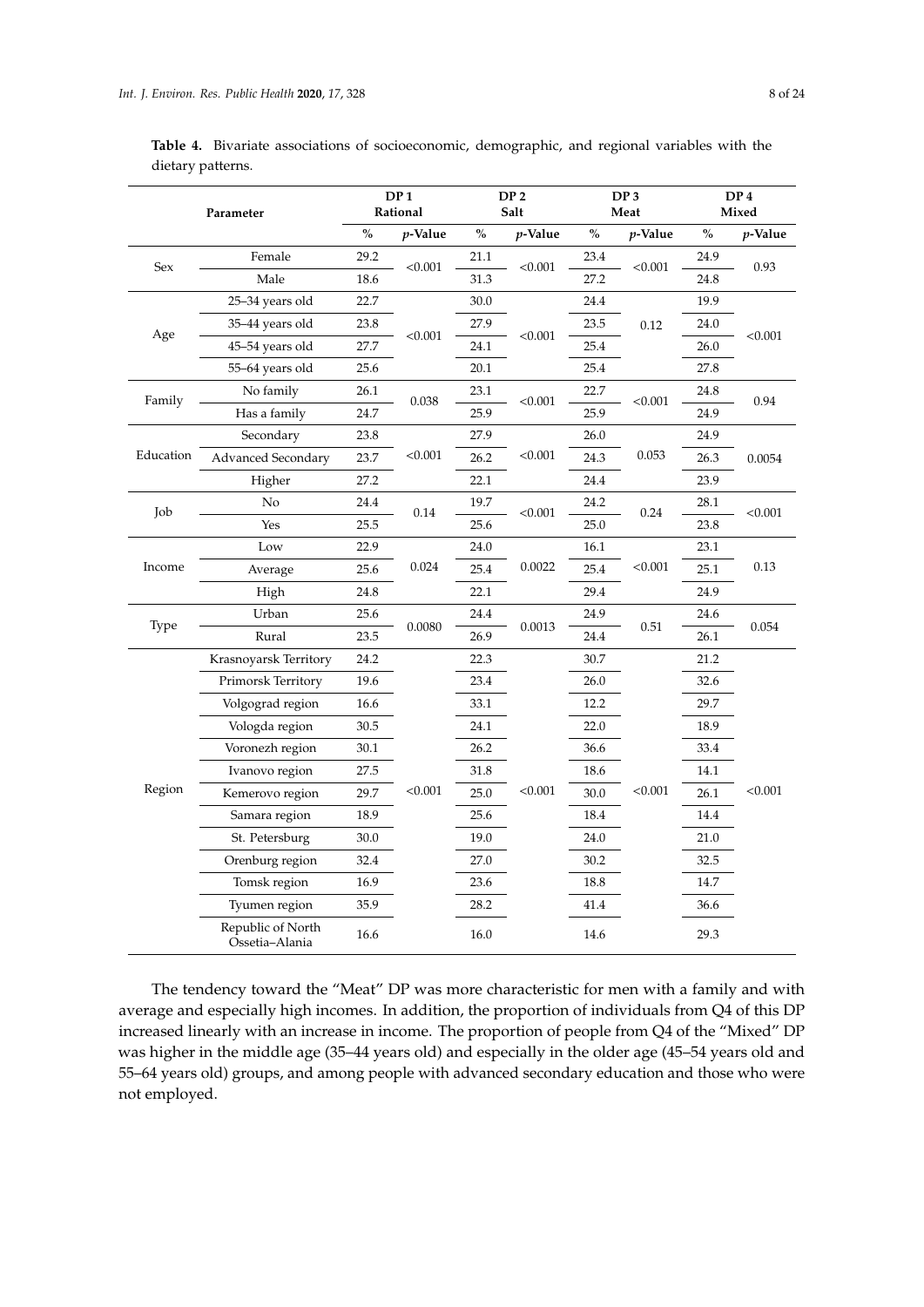Multivariate associations of socio-economic and demographic variables with the DPs are presented in Table [5.](#page-8-0) Correction for covariates slightly changed the associations observed. The tendency toward the "Rational" DP ceased to be associated with family status, and at the same time, a positive association with employment appeared. Associations appeared with the "Meat" DP, for example, an increased adherence among individuals aged 45–54 years old in comparison to those aged 35–44 years old, individuals aged 55–64 years old in comparison to those aged 25–34 years old and 35–44 years old as well as decreased adherence among people with higher education in comparison to those with secondary education. The tendency toward the "Mixed" DP ceased to be associated with people with a higher education in comparison to those with an advanced secondary education, and at the same time, positive associations appeared for people with average and high incomes in comparison to those with a low income.

|                 | Parameter                               |                     | DP <sub>2</sub><br>Salt | DP <sub>3</sub><br>Meat | DP <sub>4</sub><br>Mixed |
|-----------------|-----------------------------------------|---------------------|-------------------------|-------------------------|--------------------------|
| <b>Sex</b>      | Male vs. Female (Ref.)                  | $0.54; 0.51 - 0.59$ | $1.57; 1.47 - 1.68$     | 1.19; 1.11-1.27         | $1.05; 0.98 - 1.13$      |
|                 | 35-44 vs. 25-34 (Ref.)                  | $1.05; 0.95 - 1.17$ | $0.89; 0.80 - 0.98$     | $0.94; 0.85 - 1.05$     | 1.29; 1.16-1.44          |
|                 | 45-54 vs. 25-34 (Ref.)                  | 1.29; 1.17-1.42     | $0.72; 0.66 - 0.79$     | 1.09; 0.98-1.19         | 1.44; 1.30-1.59          |
| Age             | 55-64 vs. 25-34 (Ref.)                  | $1.22; 1.10 - 1.35$ | $0.60; 0.54 - 0.67$     | $1.14; 1.03 - 1.26$     | 1.47; 1.33-1.64          |
|                 | 45-54 vs. 35-44 (Ref.)                  | $1.22; 1.11 - 1.35$ | $0.82; 0.74 - 0.90$     | 1.13; 1.03-1.25         | $1.12; 1.01 - 1.23$      |
|                 | 55–64 vs. 35–44 (Ref.)                  | 1.16; 1.05-1.29     | $0.69; 0.63 - 0.77$     | 1.19; 1.08-1.32         | $1.15; 1.04 - 1.28$      |
|                 | 55–64 vs. 45–54 (Ref.)                  | $0.95; 0.87 - 1.04$ | $0.86; 0.78 - 0.95$     | $1.02; 0.93 - 1.12$     | $1.04; 0.96 - 1.14$      |
| Family          | Has a family vs. No family (Ref.)       | $1.02; 0.95 - 1.09$ | $1.08; 1.01 - 1.16$     | 1.11; 1.03-1.19         | $0.98; 0.92 - 1.05$      |
|                 | Advanced Secondary vs. Secondary (Ref.) | $0.96; 0.88 - 1.05$ | $0.90; 0.82 - 0.98$     | $0.92; 0.84 - 1.01$     | $1.11; 1.01 - 1.21$      |
| Education       | Higher vs. Secondary (Ref.)             | 1.17; 1.08-1.27     | $0.66; 0.60 - 0.71$     | $0.90; 0.83 - 0.98$     | $1.05; 0.97 - 1.14$      |
|                 | Higher vs. Advanced Secondary (Ref.)    | 1.24; 1.14-1.34     | $0.73; 0.67 - 0.79$     | $0.99; 0.91 - 1.07$     | $0.93; 0.86 - 1.00$      |
| Job             | Yes vs. No (Ref.)                       | 1.18; 1.09-1.28     | $1.27; 1.16 - 1.38$     | $1.01; 0.93 - 1.10$     | $0.88; 0.82 - 0.96$      |
|                 | Average vs. Low (Ref.)                  | $1.22; 1.09 - 1.36$ | $0.95; 0.85 - 1.06$     | 1.78; 1.57-2.01         | 1.21; 1.08-1.35          |
| Income          | High vs. Low (Ref.)                     | 1.15; 0.98-1.35     | $0.73; 0.62 - 0.86$     | 1.99; 1.69-2.35         | $1.30; 1.11 - 1.52$      |
|                 | High vs. Average (Ref.)                 | $1.01; 0.90 - 1.12$ | $0.77; 0.69 - 0.86$     | $1.23; 1.11 - 1.36$     | $1.03; 0.93 - 1.15$      |
| Settlement type | Rural vs. Urban (Ref.)                  | $0.90; 0.83 - 0.98$ | $1.11; 1.02 - 1.21$     | $0.96; 0.88 - 1.05$     | 1.08; 0.99-1.17          |

<span id="page-8-0"></span>**Table 5.** Multivariate association of socioeconomic and demographic variables with the dietary patterns.

Note: Ref-reference.

#### *3.4. Associations of Regional Factors with DPs*

The regions under study showed numerous bivariate associations with the adherence to all four DPs (Table [4\)](#page-7-0). Multivariate associations by region are presented in Table [6.](#page-9-0) Adherence to the "Rational" DP in Primorsk Territory (reference group) was one of the lowest, and therefore in eight other regions, a positive association was found, with a negative association in only two regions. The opposite situation was observed with "Mixed" DP; the adherence to this DP was one of the highest in the Primorsk Territory, so a negative association was revealed in eight other regions. In comparison to the Primorsk Territory, a higher adherence to the "Salt" DP was found in four regions and a lower one in two regions. A positive association for the adherence to "Meat" DP occurred in four regions and a negative one occurred in six regions. In addition to these regional associations with the adherence to DPs in comparison to the Primorsk Territory, many other differences were found between the regions (results not shown).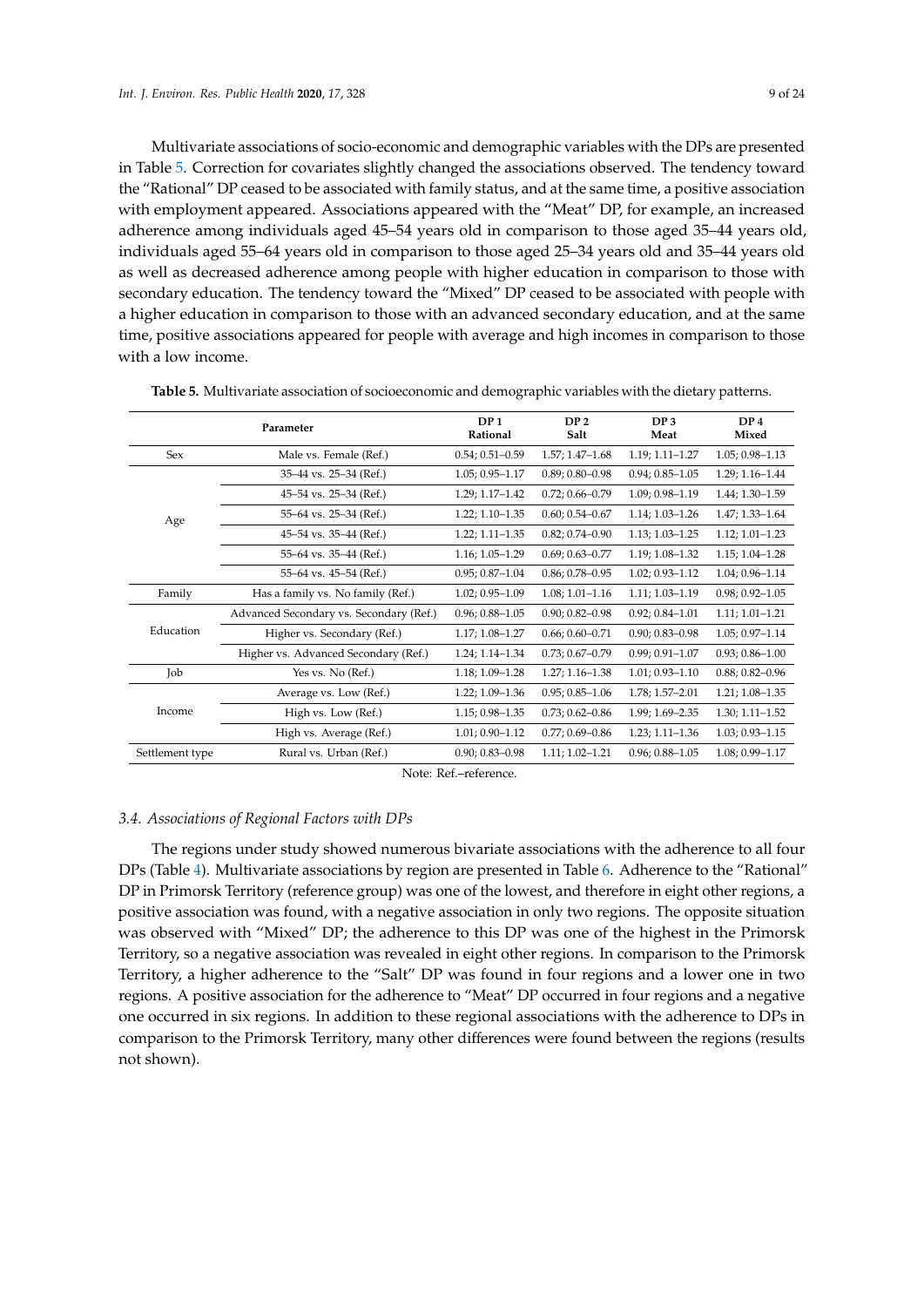| Region                              | DP <sub>1</sub><br><b>Rational</b> | DP <sub>2</sub><br><b>Salt</b> | DP <sub>3</sub><br>Meat | DP <sub>4</sub><br>Mixed |
|-------------------------------------|------------------------------------|--------------------------------|-------------------------|--------------------------|
| Krasnoyarsk<br>Territory            | $1.31; 1.10 - 1.56$                | $0.91; 0.77 - 1.08$            | $1.24; 1.06 - 1.45$     | $0.55; 0.47 - 0.66$      |
| Primorsk Territory                  | Reference                          | Reference                      | Reference               | Reference                |
| Volgograd region                    | $0.79; 0.64 - 0.96$                | $1.56; 1.32 - 1.85$            | $0.39; 0.32 - 0.49$     | $0.88; 0.75 - 1.04$      |
| Vologda region                      | $1.89; 1.60 - 2.22$                | $0.97; 0.82 - 1.14$            | $0.75; 0.64 - 0.89$     | $0.50; 0.42 - 0.59$      |
| Voronezh region                     | $1.77; 1.49 - 2.10$                | $1.25; 1.05 - 1.48$            | $1.64; 1.40 - 1.92$     | $0.96; 0.82 - 1.12$      |
| Ivanovo region                      | $1.50; 1.26 - 1.77$                | $1.43; 1.22 - 1.67$            | $0.62; 0.53 - 0.74$     | $0.32; 0.27 - 0.39$      |
| Kemerovo region                     | $1.77; 1.49 - 2.10$                | $1.03; 0.87 - 1.22$            | $1.19; 1.02 - 1.40$     | $0.71; 0.60 - 0.83$      |
| Samara region                       | $0.96; 0.79 - 1.15$                | $1.06; 0.90 - 1.25$            | $0.61; 0.51 - 0.72$     | $0.35; 0.29 - 0.42$      |
| St. Petersburg                      | $1.67; 1.39 - 2.02$                | $0.80; 0.66 - 0.97$            | $0.89; 0.75 - 1.07$     | $0.52; 0.43 - 0.62$      |
| Orenburg region                     | $2.05; 1.70 - 2.48$                | $1.12; 0.93 - 1.34$            | 1.16; 0.98-1.39         | $0.97; 0.82 - 1.15$      |
| Tomsk region                        | $0.86; 0.71 - 1.04$                | $1.01; 0.86 - 1.20$            | $0.62; 0.52 - 0.74$     | $0.35; 0.29 - 0.42$      |
| Tyumen region                       | $2.28; 1.94 - 2.69$                | $1.30; 1.10 - 1.53$            | $2.06; 1.76 - 2.40$     | $1.11; 0.95 - 1.29$      |
| Republic of North<br>Ossetia-Alania | $0.76; 0.63 - 0.91$                | $0.69; 0.58 - 0.83$            | $0.48; 0.40 - 0.58$     | $0.81; 0.70 - 0.94$      |

<span id="page-9-0"></span>**Table 6.** Multivariate associations of socioeconomic and demographic variables with dietary patterns.

#### **4. Discussion**

Four stable DPs were distinguished for the Russian population, conventionally designated as "Rational", "Salt", "Meat", and "Mixed". The high proportion of the explained variance of specified DPs (i.e., 55.9%) is probably associated with the relatively small number of food groups included in the PCA [\[21\]](#page-20-8). Data from numerous studies indicate the beneficial effect of the "Healthy" diet and, conversely, the adverse effects of "Western" or "Meat" diets on health status indicators including cardiovascular diseases [\[35](#page-21-2)[,36\]](#page-21-3), cancer [\[37\]](#page-21-4), diabetes mellitus [\[38\]](#page-21-5), and all-cause and CVD mortalities [\[39,](#page-21-6)[40\]](#page-21-7). "Rational", "Meat", and "Mixed" DPs include both a priori healthy foods and foods that are not recommended for frequent consumption as part of a healthy diet [\[41\]](#page-21-8).

The "Salt" DP was represented only by non-recommended products (i.e., sausage and pickled products). Specified DPs reflect the actual consumption of foods and prove that, unfortunately, there is no stable stereotype of healthy eating behavior in the Russian population similar to the Mediterranean diet in southern Europe. At the same time, factor solutions in three regions (Vologda, Tomsk, and Kemerovo regions) specify "Healthy" DPs, which can be considered as a positive change. Our study significantly contributes to the knowledge of dietary patterns of the Russian population. While earlier, in the framework of the ESSE-RF study, the frequency of consumption of certain food groups in the Russian population was shown [\[10](#page-19-6)[,11\]](#page-19-7), our article adds to this knowledge in the context of empirical approaches and specifies dietary patterns for the population of Russia.

Taking into account food products included in specified DPs, the "Rational" and "Mixed" DPs seem to be the most favorable, especially the former. The "Rational" DP includes a fairly diverse set of healthy foods (cereals and pasta, fruit and vegetables, dairy products) which are part of many DPs that are a posteriori defined as "Healthy" in many countries [\[33](#page-21-0)[,42–](#page-21-9)[45\]](#page-21-10).

The "Salt" DP partially corresponds to the DPs specified in other countries and is characterized as "Unhealthy". In other studies, the high consumption of sausage and pickled products is often included in one DP along with the high consumption of red meat [\[36,](#page-21-3)[46,](#page-21-11)[47\]](#page-21-12). The set of foods included in the "Meat" DP is of interest due to the fact that, as a rule, in a posteriori DPs of other countries, the consumption of red meat is divided from the consumption of poultry, and especially from fish and seafood [\[27,](#page-20-13)[46](#page-21-11)[–54\]](#page-22-0). Red meat, in this case, is included into such DPs as "Unhealthy" or "Western", and poultry and fish into the "Healthy" DP. There are only a few available studies where these products partially or completely belong to one DP, in particular, in Polish [\[31](#page-20-18)[,32\]](#page-20-16) and Swiss [\[45\]](#page-21-10) populations. Apparently, this DP is, for the most part, typical for the Russian population, although it is rarely observed in the DPs of other countries. It should be noted that cross-country studies of DPs have shown both country-specific DPs, and the same DPs for different countries have been identified [\[55\]](#page-22-1).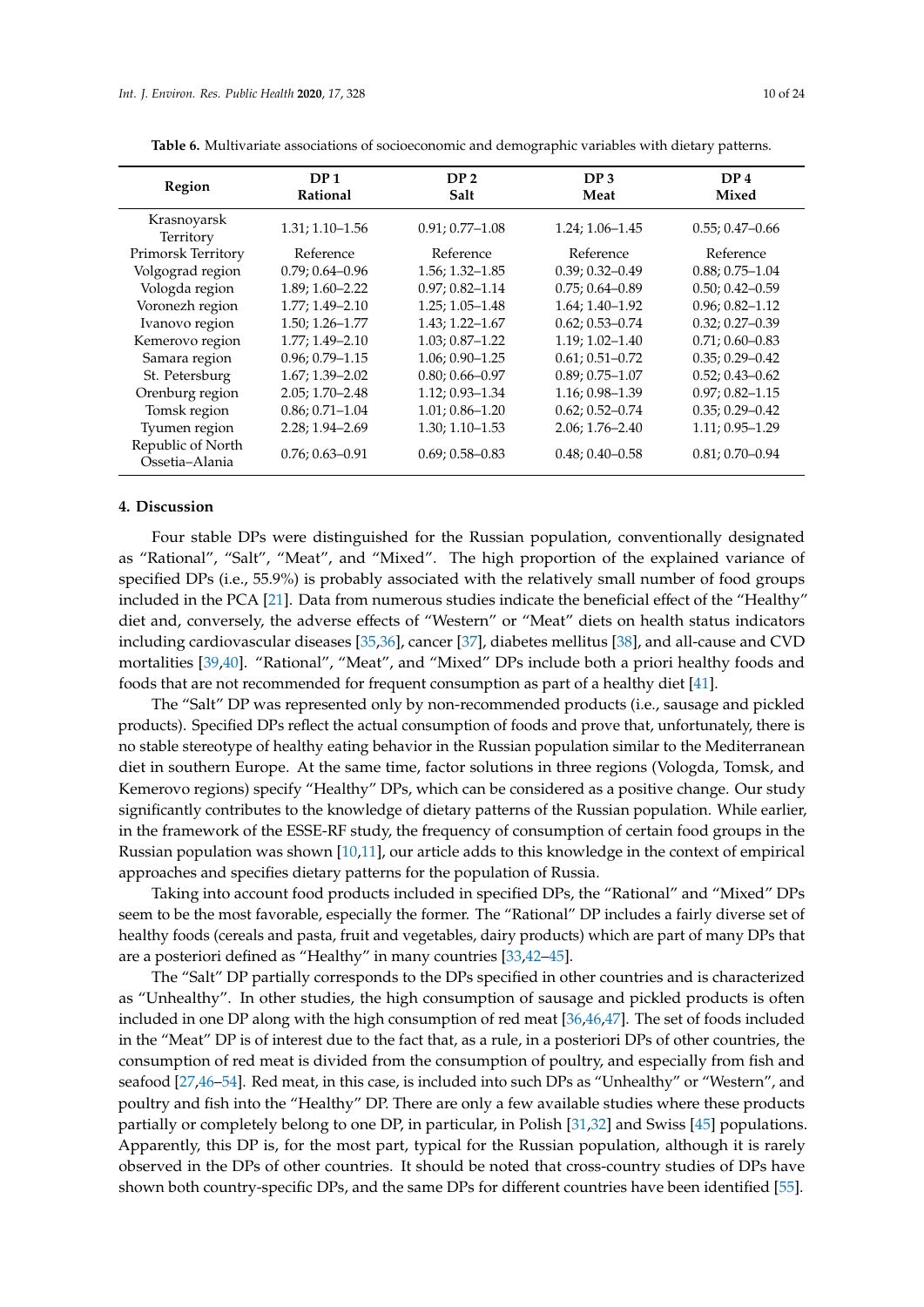Unfortunately, we cannot compare our results with similar Russian studies, since our study is the first concerning the analysis of empirical data on food structures in a representative sample of the Russian population. Earlier Russian studies using PCA in order to specify DPs were devoted to the study of schoolchildren [\[22\]](#page-20-9), schoolteachers [\[23\]](#page-20-19), and the population of one of the regions of Russia [\[24\]](#page-20-10). The latest of these studies [\[24\]](#page-20-10) was carried out within the framework of the ESSE-RF and is, therefore, part of the results of our study in the Kemerovo region, with several methodological limitations. Nevertheless, it should be noted that our results are largely consistent with similar Russian studies conducted previously.

Specified DPs are quite strongly determined by the demographic and socio-economic characteristics of a population. In terms of gender, men to a greater extent prefer "Salt" and "Meat" DPs, and women "Rational" DP. Similar preferences, where women prefer healthy diets and men, in contrast, unhealthy ones often have a high consumption of red meat, fried foods, and sausage products, have been noted in many countries such as Australia [\[56\]](#page-22-2), Mexico [\[46\]](#page-21-11), Great Britain [\[47\]](#page-21-12), and Switzerland [\[45\]](#page-21-10).

With aging, the tendency toward "Rational", "Meat", and "Mixed" DPs increases, but that toward the "Salt" DP decreases. Other studies have tended to show an increased adherence to healthier diets with aging [\[45,](#page-21-10)[47,](#page-21-12)[57\]](#page-22-3), even when studying small age ranges, as, for example, in the Australian study of the elderly population [\[56\]](#page-22-2). At the same time, a study conducted in the United Kingdom showed an increased tendency toward the high consumption of red meat with aging [\[47\]](#page-21-12) which, as in our study, indicates the ambiguous features of adherence to healthy eating among older people.

Associations with education level can be characterized generally as an increase in adherence to the "Rational" DP and a decrease in the "Salt" and "Meat" DPs with increasing education level. This tendency corresponds to the literature data from other countries [\[45](#page-21-10)[,50](#page-21-13)[,56](#page-22-2)[–59\]](#page-22-4) and is usually explained by the lack of knowledge, culinary skills, and motivation among people with lower levels of education [\[2\]](#page-19-10).

An increase in material wealth is generally associated with an increase in adherence in the "Rational", "Meat", and "Mixed" DPs and a decrease in the "Salt" DP, corresponding in whole to the literature data. On one hand, as a rule, people with high incomes adhere to healthier diets (in this study, these are the "Rational" and "Mixed" DPs) [\[50,](#page-21-13)[57\]](#page-22-3). On the other hand, there are studies related to the number of countries (as a rule, not belonging to the group of economically developed ones) showing a high adherence to "Meat" DPs among people with a high income [\[27\]](#page-20-13). Of interest are the results of a Portuguese study that showed that increased material wealth after joining the European Union in the nineties led to significant changes in diet (i.e., a change from a southern European DP to a more western (meat) one [\[60\]](#page-22-5); that is, frequent consumption of meat products), which are often not cheap and can be considered in some countries as a marker of prosperity, which may also be true of the Russian population.

Having a family was associated with adherence to the "Salt" and "Meat" DPs, that is, to unhealthy DPs that generally do not correspond to the data from other countries [\[61](#page-22-6)[,62\]](#page-22-7). On the other hand, a number of studies showed the ambiguity of these tendencies. For example, a Canadian study of French-speaking men in Montreal showed high adherence of those having a family to a modified Western–Salt DP, which included, among other products, large amounts of beef, pork, chicken, hot dogs or sausages, cold cuts, bacon, and grilled food [\[50\]](#page-21-13). These data resemble the information obtained in this study. In an Australian study of the elderly population, married women had more tendencies toward unhealthy DPs including the consumption of processed meat, while married men tended toward vegetarian DPs [\[56\]](#page-22-2). Thus, the influence of family status on DPs in the Russian population corresponds to the literature data from some countries.

Among the employed population, there was a tendency toward the "Salt" DP and a negative attitude toward the "Mixed" DP. Dietary patterns of the population dependent on being employed/non-employed were not considered in other studies. However, studies have shown differences in tendencies toward DPs caused by profession; people engaged in managerial or intellectual work tend toward more healthy DPs [\[47\]](#page-21-12). Our results demonstrated lower adherence to a healthy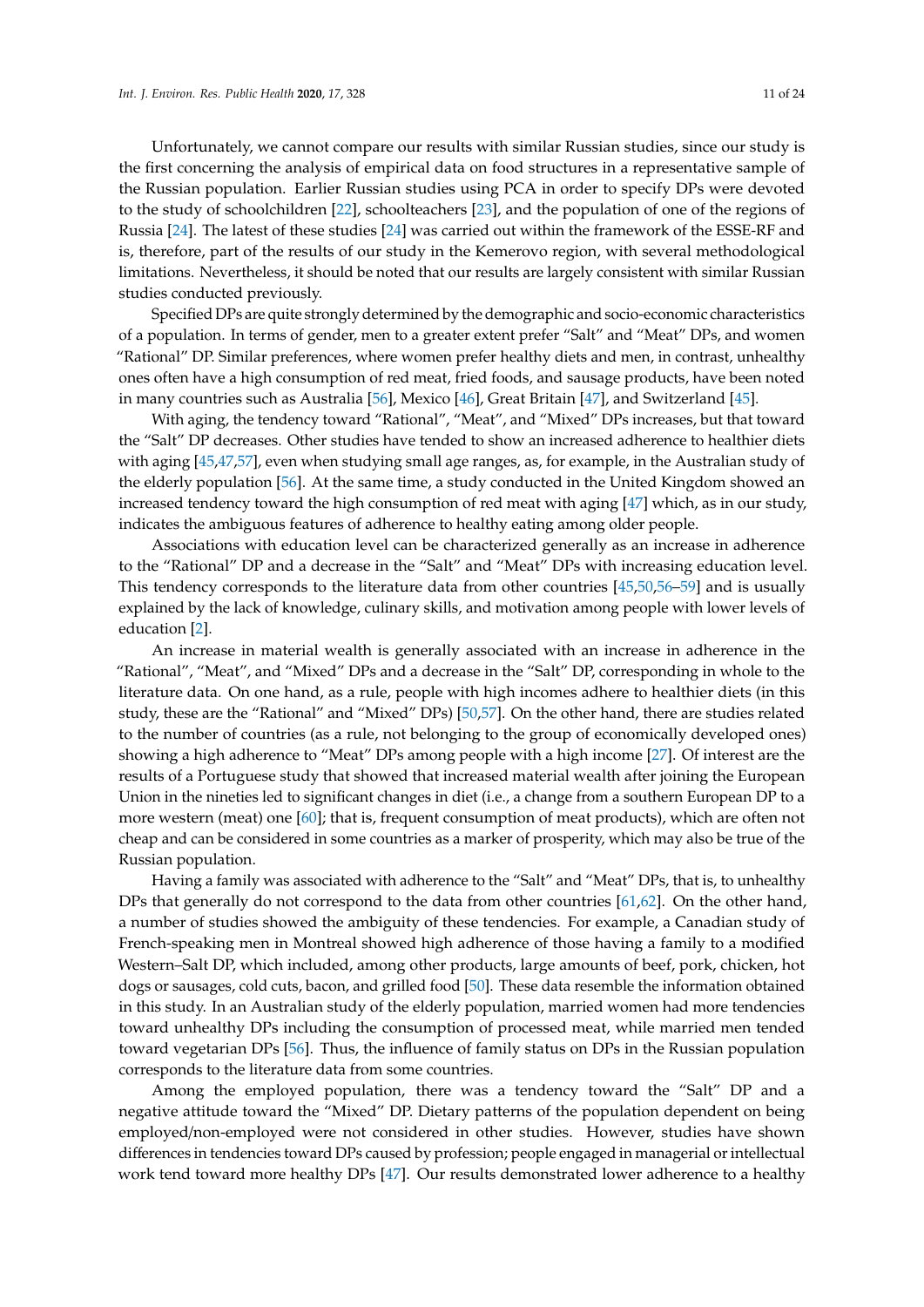diet in the working group whereas some investigators have shown the opposite [\[63\]](#page-22-8). Of course, employees have a higher income. Although the various markers of well-being level (education, income, professional status) are correlated, they measure different phenomena and do not replace each other as indicators of a hypothetical latent social dimension [\[64\]](#page-22-9). In addition, numerous studies have indicated a complex relationship between employment and eating habits, associated, for example, with strategies for coping with work stress [\[65\]](#page-22-10) as well as with heterogeneous lifestyles in strata by employment and occupational classes [\[66,](#page-22-11)[67\]](#page-22-12).

Our study revealed that the rural population tends less to the "Rational" DP, preferring mostly the "Salt" DP. Unfortunately, we could not find any other studies of empirical DPs using PCA with an analysis of the differences between urban and rural populations. At the same time, studies on the consumption of certain food groups in the number of countries showed that the rural population has more adherence to salty foods than urban residents [\[68\]](#page-22-13). More frequent consumption of fruit and vegetables, sweets and pastries, and dairy products (which are included in the "Rational" DP) by the urban population was also noted in many countries [\[69–](#page-22-14)[71\]](#page-22-15). Moreover, according to an Indian study, the dynamics of changes in dietary pattern were clearly observed among migrants moving from the countryside to cities, with increased consumption of vegetables, fruit, pastries, and dairy products [\[72\]](#page-23-0).

Regional differences in DPs revealed in this study indicate a significant determinism of eating habits depending on specific local living conditions and, possibly, eating traditions. Numerous studies in other countries, especially in geographically and ethnically heterogeneous ones, have also shown at times significant differences in the dietary structure of the population of different regions [\[33,](#page-21-0)[44,](#page-21-14)[73\]](#page-23-1). At the same time, the analysis of regional features in this study mostly reflects only the fact of their presence. The study of the causes of these differences and their interpretation requires fundamental analysis and reflection, possibly with the use of additional data on the socio-economic, ethnic, climatic, and other parameters of the regions under study.

#### *Strengths and Limitations*

The strength of our results lies in the fact that they are based on a large representative sample of the Russian population, which included 13 regions of all climatic and geographical zones of the country (central part, South, the Volga Territory, Urals, Siberia, Far East), with the exception of the Far North. Our study is the first attempt to summarize the Russian characteristics of combining various food products in dietary patterns.

However, there are several limitations pertaining to the obtained results. The main limitation is the use of a short version of the nutritional questionnaire without an indication of serving size. Although rare, such options for the evaluation of DPs are included, especially in large-scale studies [\[32,](#page-20-16)[74\]](#page-23-2). The food groups specified for this study were the foods most often consumed among the Russian population and included both healthy and unhealthy products. The lack of serving sizes made it impossible to adjust the DPs for energy consumption. However, as noted in other studies, the frequency not adjusted for energy is more sensitive to the consumption of important low-energy foods such as fruit and vegetables [\[16](#page-20-3)[,55](#page-22-1)[,56](#page-22-2)[,75\]](#page-23-3); therefore, in a number of studies, the question was set if such adjustment was required [\[75](#page-23-3)[,76\]](#page-23-4).

It should be noted that the frequency of consumption of dairy products, unlike other food groups, was calculated and combined by the sum of the frequencies of consumption of four smaller groups. This, on one hand, may create some bias in the results obtained, although, on the other hand, all calculations were logically justified and verified using adequate statistical methods.

The cross-sectional nature of this study narrows the results in the context of causal evidence of the conclusions.

Another limitation is that the data on consumption frequency were collected using questionnaires and were self-evaluated parameters; however, this method of collecting information on food consumption is common practice in epidemiological studies, especially large ones.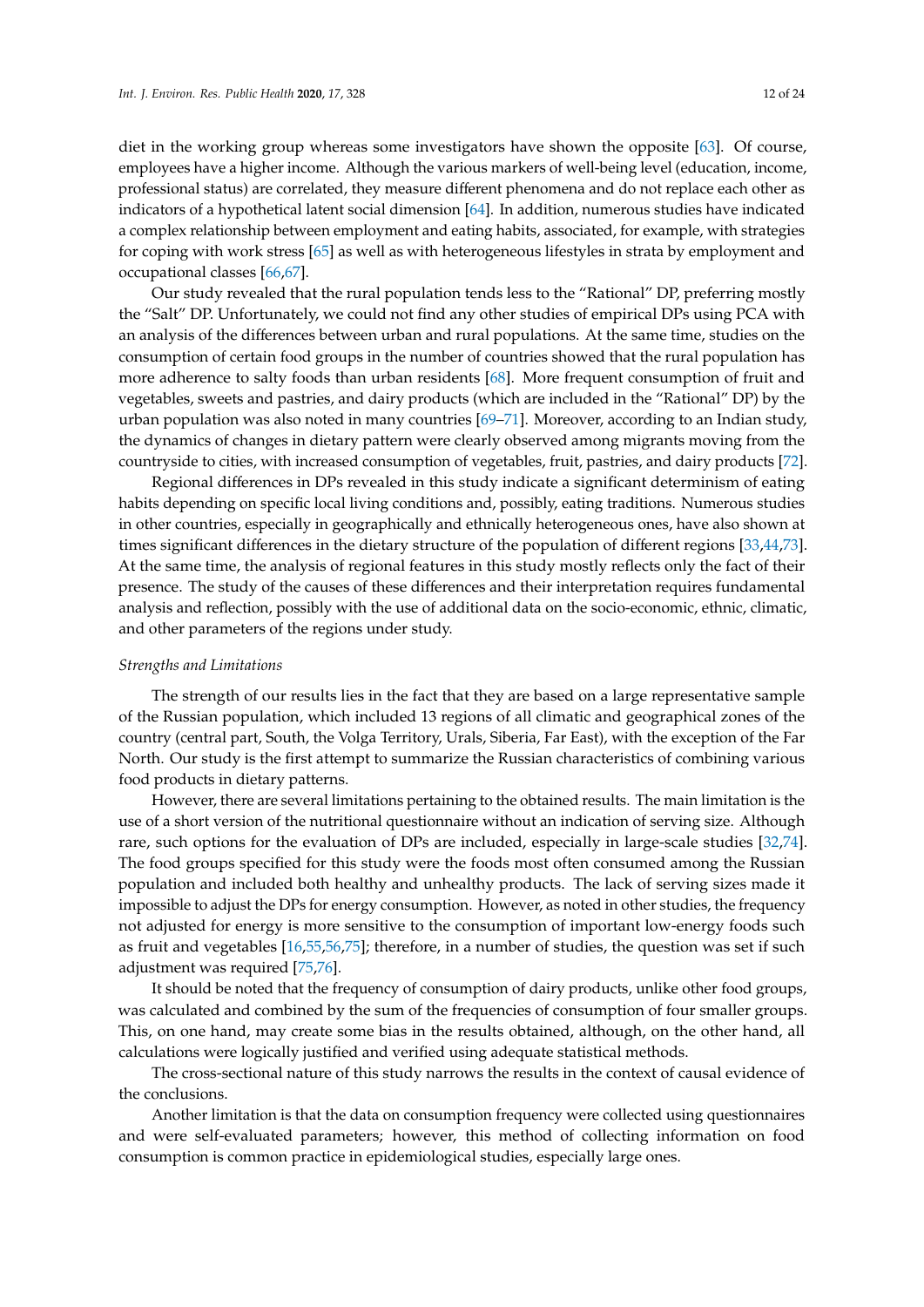Finally, another limitation of this study is a rather high proportion of missing data, up to 11%. In addition, these missing data are not random, which can lead to a bias in the results obtained [\[77,](#page-23-5)[78\]](#page-23-6). However, according to some authors, the strategy for listwise deletion of missing data from the analysis, even if they are of a nonrandom nature, seems to be reasonable [\[79\]](#page-23-7) with a sufficiently large sample size, which was carried out in the present study.

### **5. Conclusions**

There are four empirical DPs in the Russian population, conventionally defined as "Rational", "Salt", "Meat", and "Mixed", which are characteristic for all gender and age groups of the population. Most of the regions under study are also characterized by these DPs, although in some regions, some deviations were observed. Each of these DPs contained both "healthy" and "unhealthy" food products, which allowed us to state the absence among the Russian population of a clearly distinguished "favorable" DP with a high enough specific weight in the food consumption structure. At the same time, in three regions, separate DPs were identified, which included the consumption of "healthy" foods and/or a negative attitude to the consumption of "unhealthy" products, which is a positive fact.

Adherence to DPs was determined by the demographic, socio-economic, and regional characteristics of the population. More positive tendencies in DPs were observed among the groups "women", "with no family", "who are not working", and "live in urban environments" as well as with an increase in age, level of education, and material wealth. Revealed regional differences in adherence to DPs require further study, possibly with the use of additional data on the geographic, climatic, socio-economic and ethnic parameters of the regions.

**Author Contributions:** Conceptualization, S.M. and S.S.; Methodology, S.M. and N.K.; Formal analysis, S.M.; Funding acquisition, O.D.; Investigation, N.K. and S.S.; Data curation, S.M.; Writing—original draft preparation, S.M.; Writing—review and editing, N.K., S.S. and O.D.; Supervision, S.S. and O.D.; Project administration, S.S. All authors interpreted the data. All authors have read and agreed to the published version of the manuscript.

**Funding:** This research received no external funding.

**Acknowledgments:** The study was conducted as part of a state assignment at the National Medical Research Center for Preventive Medicine of the Ministry of Healthcare of the Russian Federation. The authors are sincerely grateful to those who assisted in the study and data collection: Bojcov S.A., Oganov R.G., Balanova Ju.A., Deev A.D., Evstifeeva S.E., Imaeva A.Je., Kapustina A.V., Muromceva G.A. (Moscow); Rotar O.P., Shljahto E.V., Baranova E.I., Konradi A.O. (St. Petersburg); Kulakova N.V., Nevzorova V.A., Shestakova N.V., Mokshina M.V., Rodionova L.V. (Vladivostok); Tolparov G.V. (Vladikavkaz); Il'in V.A., Shabunova A.A., Kalashnikov K.N., Kalachikova O.N., Popov A.V. (Vologda); Nedogoda S.V., Chumachek E.V., Ledjaeva A. A. (Volgograd); Furmenko G.I., Chernyh T.M., Ovsjannikova V.V., Bondarcov L.V. (Voronezh); Belova O.A., Romanchuk S.V., Nazarova O.A., Shutemova O.A. (Ivanovo); Barbarash O.L., Artamonova G.V., Indukaeva E.V., Mulerova T.A., Skripchenko A.E., Cherkass N.V., Tabakaev M.V., Danil'chenko Ja.V. (Kemerovo); Grinshtejn Ju.I., Petrova M.M., Danilova L.K., Evsjukov A. A., Shabalin V.V., Ruf R.R., Kosinova A. A., Filonenko I.V., Bajkova O.A. (Krasnoyarsk); Libis R.A., Lopina E.A., Basyrova I.R. (Orenburg); Dupljakov D.V., Gudkova S.A., Cherepanova N.A. (Samara); Trubacheva I.A., Kaveshnikov V.S., Karpov R.S., Serebrjakova V.N. (Tomsk); Efanov A.Ju., Medvedeva I.V., Storozhok M.A., and Shalaev S.V. (Tyumen).

**Conflicts of Interest:** The authors declare no conflicts of interest.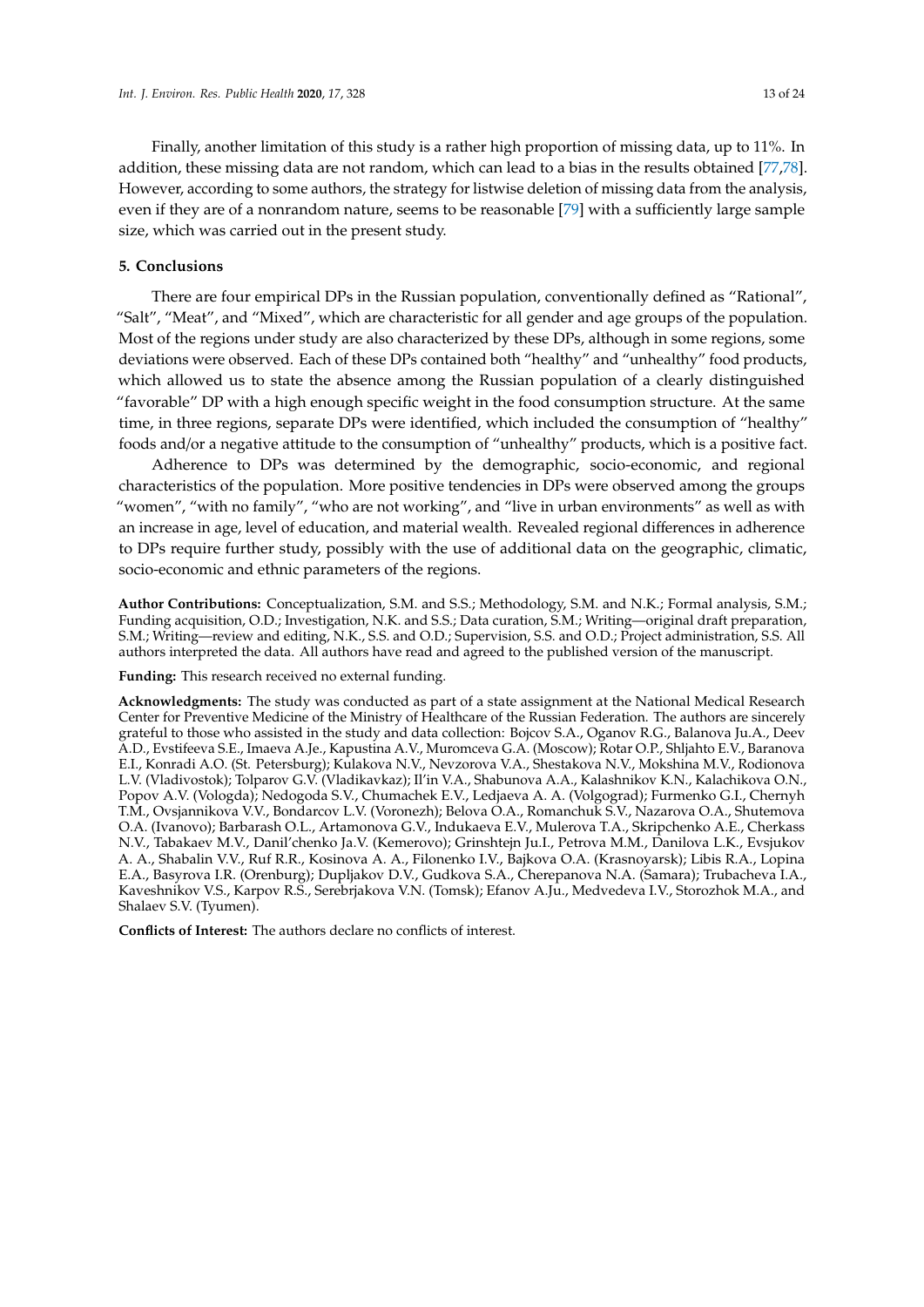# **Appendix A**

<span id="page-13-0"></span>

|                                     | <b>Factors Identified (Dietary Patterns)</b> |                         |                         |                          |  |
|-------------------------------------|----------------------------------------------|-------------------------|-------------------------|--------------------------|--|
| <b>Product Group</b>                | DP <sub>1</sub><br>Rational                  | DP <sub>2</sub><br>Salt | DP <sub>3</sub><br>Meat | DP <sub>4</sub><br>Mixed |  |
| Meat                                | $-0.043$                                     | 0.174                   | 0.652 <sup>1</sup>      | $-0.083$                 |  |
| Fish and seafoods                   | 0.043                                        | $-0.109$                | 0.646 <sup>1</sup>      | 0.429 <sup>1</sup>       |  |
| Poultry                             | 0.103                                        | 0.132                   | 0.633 <sup>1</sup>      | $-0.091$                 |  |
| Sausage products                    | 0.053                                        | 0.735 <sup>1</sup>      | 0.150                   | $-0.099$                 |  |
| Pickled products                    | $-0.009$                                     | 0.640 <sup>1</sup>      | 0.081                   | 0.413 <sup>1</sup>       |  |
| Cereals, pasta                      | 0.495 <sup>1</sup>                           | 0.311                   | 0.069                   | 0.083                    |  |
| Fruit and vegetables                | 0.537 <sup>1</sup>                           | $-0.275$                | 0.402 <sup>1</sup>      | 0.026                    |  |
| Legumes                             | 0.094                                        | 0.072                   | $-0.075$                | 0.843 <sup>1</sup>       |  |
| Sweets and pastries                 | 0.647 <sup>1</sup>                           | 0.350                   | $-0.035$                | $-0.232$                 |  |
| Dairy products                      | $0.771$ <sup>1</sup>                         | $-0.215$                | $-0.034$                | 0.232                    |  |
| Proportion of explained variance, % | 15.7                                         | 13.5                    | 14.5                    | 12.0                     |  |

**Table A1.** Factor loadings of the principal dietary patterns identified (women).

Note: <sup>1</sup> Factor loadings of food consumption frequency higher than 0.400 or less than −0.400.

| Table A2. Factor loadings of the principal dietary patterns identified (men). |  |  |  |
|-------------------------------------------------------------------------------|--|--|--|
|-------------------------------------------------------------------------------|--|--|--|

|                                     | <b>Factors Identified (Dietary Patterns)</b> |                         |                         |                          |  |
|-------------------------------------|----------------------------------------------|-------------------------|-------------------------|--------------------------|--|
| <b>Product Group</b>                | DP <sub>1</sub><br>Rational                  | DP <sub>2</sub><br>Salt | DP <sub>3</sub><br>Meat | DP <sub>4</sub><br>Mixed |  |
| Meat                                | 0.003                                        | 0.236                   | 0.652 <sup>1</sup>      | $-0.070$                 |  |
| Fish and seafoods                   | 0.059                                        | $-0.188$                | 0.585 <sup>1</sup>      | 0.479 <sup>1</sup>       |  |
| Poultry                             | 0.122                                        | 0.054                   | 0.673 <sup>1</sup>      | $-0.025$                 |  |
| Sausage products                    | 0.028                                        | 0.790 <sup>1</sup>      | 0.146                   | $-0.005$                 |  |
| Pickled products                    | 0.006                                        | 0.536 <sup>1</sup>      | 0.093                   | 0.576 <sup>1</sup>       |  |
| Cereals, pasta                      | 0.469 <sup>1</sup>                           | 0.146                   | 0.220                   | 0.072                    |  |
| Fruit and vegetables                | 0.531 <sup>1</sup>                           | $-0.269$                | 0.325                   | 0.134                    |  |
| Legumes                             | 0.139                                        | $-0.018$                | $-0.079$                | 0.807 <sup>1</sup>       |  |
| Sweets and pastries                 | 0.687 <sup>1</sup>                           | 0.378                   | $-0.071$                | $-0.128$                 |  |
| Dairy products                      | 0.770 <sup>1</sup>                           | $-0.192$                | $-0.066$                | 0.163                    |  |
| Proportion of explained variance, % | 16.1                                         | 12.8                    | 14.2                    | 12.8                     |  |

Note: <sup>1</sup> Factor loadings of food consumption frequency higher than 0.400 or less than −0.400.

**Table A3.** Factor loadings of the principal dietary patterns identified (25–34 years).

|                                     | <b>Factors Identified (Dietary Patterns)</b> |                         |                         |                          |  |
|-------------------------------------|----------------------------------------------|-------------------------|-------------------------|--------------------------|--|
| <b>Product Group</b>                | DP <sub>1</sub><br>Rational                  | DP <sub>2</sub><br>Salt | DP <sub>3</sub><br>Meat | DP <sub>4</sub><br>Mixed |  |
| Meat                                | $-0.047$                                     | 0.193                   | 0.692 <sup>1</sup>      | 0.023                    |  |
| Fish and seafoods                   | 0.006                                        | $-0.067$                | 0.547 <sup>1</sup>      | 0.576 <sup>1</sup>       |  |
| Poultry                             | 0.162                                        | 0.025                   | $0.694$ <sup>1</sup>    | $-0.129$                 |  |
| Sausage products                    | 0.050                                        | 0.7361                  | 0.216                   | $-0.136$                 |  |
| Pickled products                    | 0.037                                        | 0.687 <sup>1</sup>      | $-0.018$                | 0.450 <sup>1</sup>       |  |
| Cereals, pasta                      | 0.516 <sup>1</sup>                           | 0.283                   | 0.069                   | 0.038                    |  |
| Fruit and vegetables                | 0.5491                                       | $-0.285$                | 0.251                   | 0.239                    |  |
| Legumes                             | 0.094                                        | 0.066                   | $-0.132$                | 0.769 <sup>1</sup>       |  |
| Sweets and pastries                 | 0.712 <sup>1</sup>                           | 0.205                   | $-0.002$                | $-0.222$                 |  |
| Dairy products                      | 0.703 <sup>1</sup>                           | $-0.279$                | $-0.065$                | 0.302                    |  |
| Proportion of explained variance, % | 16.1                                         | 13.4                    | 14.0                    | 13.6                     |  |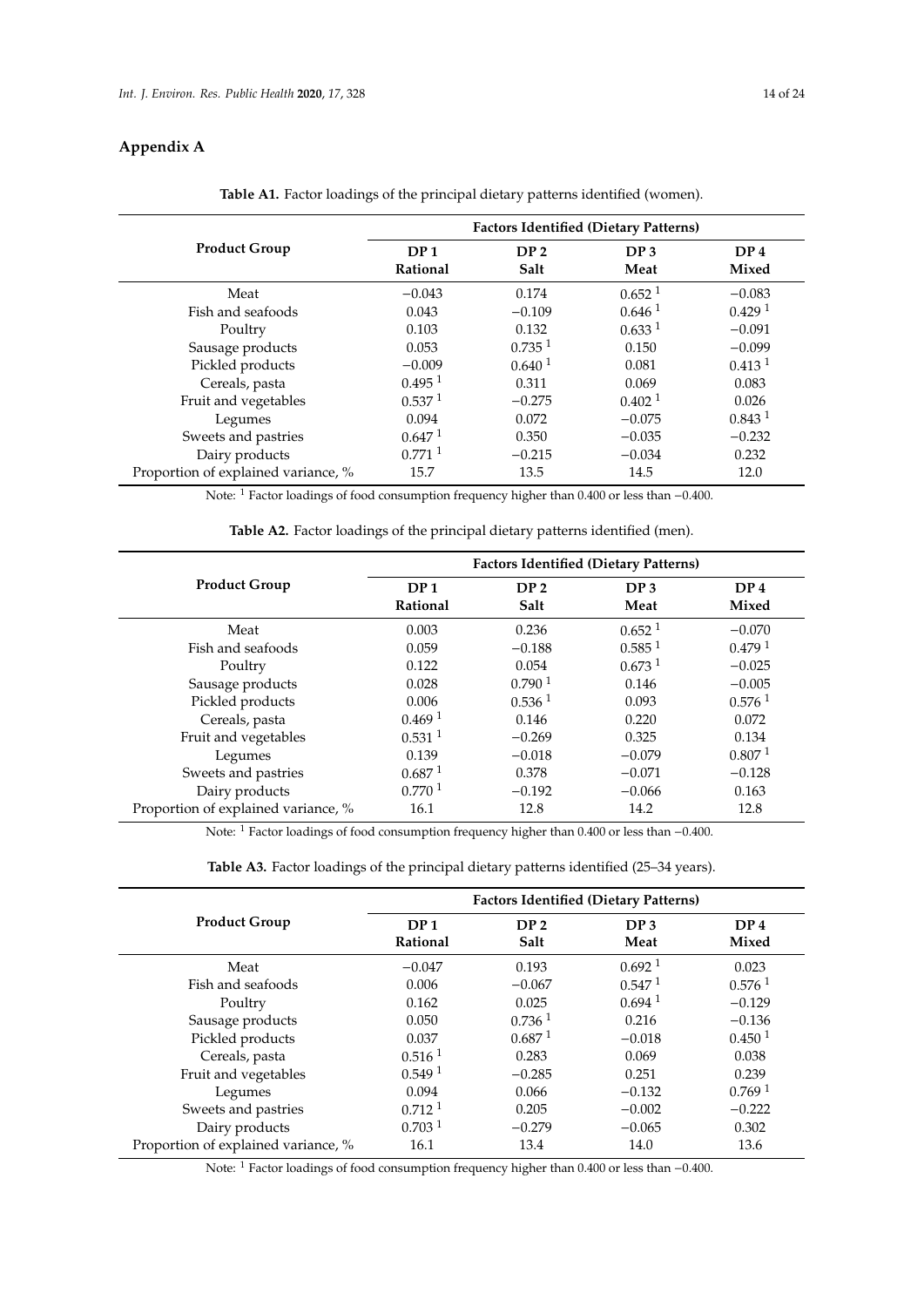|                                     | <b>Factors Identified (Dietary Patterns)</b> |                         |                         |                          |  |
|-------------------------------------|----------------------------------------------|-------------------------|-------------------------|--------------------------|--|
| <b>Product Group</b>                | DP <sub>1</sub><br>Rational                  | DP <sub>2</sub><br>Salt | DP <sub>3</sub><br>Meat | DP <sub>4</sub><br>Mixed |  |
| Meat                                | $-0.087$                                     | 0.211                   | 0.636 <sup>1</sup>      | $-0.110$                 |  |
| Fish and seafoods                   | 0.097                                        | $-0.071$                | 0.684 <sup>1</sup>      | 0.403 <sup>1</sup>       |  |
| Poultry                             | 0.112                                        | 0.125                   | 0.630 <sup>1</sup>      | $-0.079$                 |  |
| Sausage products                    | $-0.092$                                     | 0.723 <sup>1</sup>      | 0.153                   | $-0.075$                 |  |
| Pickled products                    | $-0.119$                                     | 0.642 <sup>1</sup>      | 0.080                   | 0.439 <sup>1</sup>       |  |
| Cereals, pasta                      | 0.348                                        | 0.433 <sup>1</sup>      | 0.128                   | 0.019                    |  |
| Fruit and vegetables                | 0.606 <sup>1</sup>                           | $-0.175$                | 0.344                   | 0.050                    |  |
| Legumes                             | 0.121                                        | 0.039                   | $-0.054$                | 0.863 <sup>1</sup>       |  |
| Sweets and pastries                 | 0.617 <sup>1</sup>                           | $0.444^{1}$             | $-0.109$                | $-0.182$                 |  |
| Dairy products                      | 0.800 <sup>1</sup>                           | $-0.084$                | $-0.056$                | 0.197                    |  |
| Proportion of explained variance, % | 15.8                                         | 14.2                    | 14.5                    | 12.0                     |  |

**Table A4.** Factor loadings of the principal dietary patterns identified (35–44 years).

Note: <sup>1</sup> Factor loadings of food consumption frequency higher than 0.400 or less than −0.400.

|                                     | <b>Factors Identified (Dietary Patterns)</b> |                         |                         |                          |  |
|-------------------------------------|----------------------------------------------|-------------------------|-------------------------|--------------------------|--|
| <b>Product Group</b>                | DP <sub>1</sub><br>Rational                  | DP <sub>2</sub><br>Salt | DP <sub>3</sub><br>Meat | DP <sub>4</sub><br>Mixed |  |
| Meat                                | $-0.033$                                     | 0.192                   | $0.656$ <sup>1</sup>    | $-0.124$                 |  |
| Fish and seafoods                   | 0.016                                        | $-0.173$                | 0.676 <sup>1</sup>      | 0.374                    |  |
| Poultry                             | 0.122                                        | 0.128                   | 0.608 <sup>1</sup>      | $-0.003$                 |  |
| Sausage products                    | 0.065                                        | 0.786 <sup>1</sup>      | 0.149                   | $-0.037$                 |  |
| Pickled products                    | $-0.009$                                     | 0.518 <sup>1</sup>      | 0.111                   | 0.546 <sup>1</sup>       |  |
| Cereals, pasta                      | 0.514 <sup>1</sup>                           | 0.243                   | 0.096                   | 0.151                    |  |
| Fruit and vegetables                | 0.540 <sup>1</sup>                           | $-0.307$                | 0.351                   | $-0.040$                 |  |
| Legumes                             | 0.106                                        | $-0.051$                | $-0.030$                | 0.837 <sup>1</sup>       |  |
| Sweets and pastries                 | 0.686 <sup>1</sup>                           | 0.321                   | $-0.042$                | $-0.134$                 |  |
| Dairy products                      | 0.757 <sup>1</sup>                           | $-0.249$                | $-0.038$                | 0.157                    |  |
| Proportion of explained variance, % | 16.3                                         | 12.9                    | 14.3                    | 12.2                     |  |

Note: <sup>1</sup> Factor loadings of food consumption frequency higher than 0.400 or less than −0.400.

**Table A6.** Factor loadings of the principal dietary patterns identified (55–64 years).

|                                     | <b>Factors Identified (Dietary Patterns)</b> |                         |                         |                          |  |  |
|-------------------------------------|----------------------------------------------|-------------------------|-------------------------|--------------------------|--|--|
| <b>Product Group</b>                | DP <sub>1</sub><br>Rational                  | DP <sub>2</sub><br>Salt | DP <sub>3</sub><br>Meat | DP <sub>4</sub><br>Mixed |  |  |
| Meat                                | $-0.082$                                     | 0.284                   | 0.613 <sup>1</sup>      | $-0.166$                 |  |  |
| Fish and seafoods                   | 0.033                                        | $-0.047$                | 0.675 <sup>1</sup>      | 0.341                    |  |  |
| Poultry                             | 0.127                                        | 0.068                   | 0.625 <sup>1</sup>      | $-0.034$                 |  |  |
| Sausage products                    | 0.062                                        | 0.755 <sup>1</sup>      | 0.050                   | $-0.072$                 |  |  |
| Pickled products                    | 0.017                                        | 0.660 <sup>1</sup>      | 0.122                   | 0.323                    |  |  |
| Cereals, pasta                      | 0.445 <sup>1</sup>                           | 0.220                   | 0.174                   | 0.145                    |  |  |
| Fruit and vegetables                | 0.505 <sup>1</sup>                           | $-0.213$                | 0.468 <sup>1</sup>      | $-0.021$                 |  |  |
| Legumes                             | 0.101                                        | 0.101                   | $-0.017$                | 0.877 <sup>1</sup>       |  |  |
| Sweets and pastries                 | 0.658 <sup>1</sup>                           | 0.366                   | $-0.077$                | $-0.206$                 |  |  |
| Dairy products                      | 0.7971                                       | $-0.171$                | $-0.009$                | 0.178                    |  |  |
| Proportion of explained variance, % | 16.0                                         | 13.6                    | 15.0                    | 11.2                     |  |  |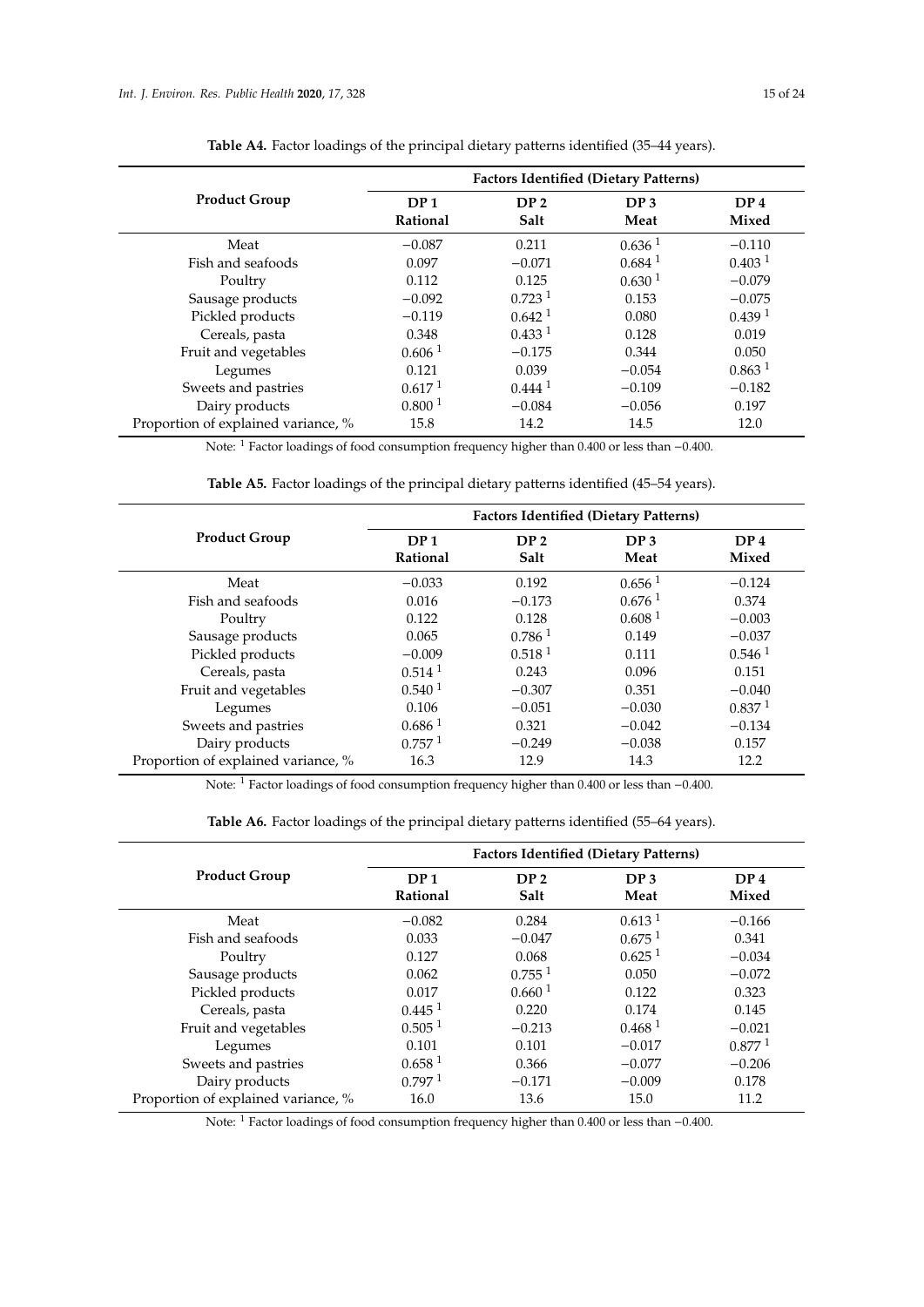|                                     | <b>Factors Identified (Dietary Patterns)</b> |                         |                         |                          |  |
|-------------------------------------|----------------------------------------------|-------------------------|-------------------------|--------------------------|--|
| <b>Product Group</b>                | DP <sub>1</sub><br>Rational                  | DP <sub>2</sub><br>Salt | DP <sub>3</sub><br>Meat | DP <sub>4</sub><br>Mixed |  |
| Meat                                | $-0.044$                                     | 0.409 <sup>1</sup>      | 0.563 <sup>1</sup>      | $-0.036$                 |  |
| Fish and seafoods                   | 0.048                                        | $-0.092$                | $0.677^{1}$             | 0.427 <sup>1</sup>       |  |
| Poultry                             | 0.134                                        | 0.002                   | 0.710 <sup>1</sup>      | $-0.165$                 |  |
| Sausage products                    | $-0.005$                                     | 0.802 <sup>1</sup>      | 0.061                   | $-0.003$                 |  |
| Pickled products                    | $-0.032$                                     | $0.521$ <sup>1</sup>    | 0.024                   | 0.629 <sup>1</sup>       |  |
| Cereals, pasta                      | 0.552 <sup>1</sup>                           | 0.081                   | 0.116                   | 0.001                    |  |
| Fruit and vegetables                | 0.569 <sup>1</sup>                           | $-0.120$                | 0.211                   | 0.238                    |  |
| Legumes                             | 0.204                                        | $-0.106$                | $-0.045$                | 0.748 <sup>1</sup>       |  |
| Sweets and pastries                 | 0.647 <sup>1</sup>                           | 0.447 <sup>1</sup>      | $-0.092$                | $-0.204$                 |  |
| Dairy products                      | 0.753 <sup>1</sup>                           | $-0.187$                | $-0.109$                | 0.204                    |  |
| Proportion of explained variance, % | 16.8                                         | 13.6                    | 13.6                    | 13.1                     |  |

Table A7. Factor loadings of the principal dietary patterns identified (Krasnoyarsk Territory).

Note: <sup>1</sup> Factor loadings of food consumption frequency higher than 0.400 or less than −0.400.

|  |  |  | <b>Table A8.</b> Factor loadings of the principal dietary patterns identified (Primorsk Territory). |  |  |  |  |  |
|--|--|--|-----------------------------------------------------------------------------------------------------|--|--|--|--|--|
|--|--|--|-----------------------------------------------------------------------------------------------------|--|--|--|--|--|

|                                     | <b>Factors Identified (Dietary Patterns)</b> |                         |                         |                          |  |
|-------------------------------------|----------------------------------------------|-------------------------|-------------------------|--------------------------|--|
| <b>Product Group</b>                | DP <sub>1</sub><br>Rational                  | DP <sub>2</sub><br>Salt | DP <sub>3</sub><br>Meat | DP <sub>4</sub><br>Mixed |  |
| Meat                                | $-0.079$                                     | 0.267                   | 0.650 <sup>1</sup>      | $-0.074$                 |  |
| Fish and seafoods                   | 0.081                                        | $-0.158$                | 0.334                   | 0.703 <sup>1</sup>       |  |
| Poultry                             | 0.141                                        | $-0.008$                | $0.694$ <sup>1</sup>    | 0.113                    |  |
| Sausage products                    | 0.016                                        | $0.726$ <sup>1</sup>    | 0.250                   | $-0.063$                 |  |
| Pickled products                    | 0.036                                        | 0.649 <sup>1</sup>      | 0.031                   | 0.391                    |  |
| Cereals, pasta                      | 0.412 <sup>1</sup>                           | 0.119                   | 0.214                   | 0.109                    |  |
| Fruit and vegetables                | 0.576 <sup>1</sup>                           | $-0.357$                | 0.213                   | 0.092                    |  |
| Legumes                             | 0.096                                        | 0.286                   | $-0.205$                | 0.744 <sup>1</sup>       |  |
| Sweets and pastries                 | 0.672 <sup>1</sup>                           | 0.390                   | $-0.019$                | $-0.198$                 |  |
| Dairy products                      | 0.768 <sup>1</sup>                           | $-0.108$                | $-0.193$                | 0.155                    |  |
| Proportion of explained variance, % | 15.9                                         | 14.3                    | 12.5                    | 13.1                     |  |

Note: <sup>1</sup> Factor loadings of food consumption frequency higher than 0.400 or less than −0.400.

|  | Table A9. Factor loadings of the principal dietary patterns identified (Volgograd region). |  |
|--|--------------------------------------------------------------------------------------------|--|
|  |                                                                                            |  |

|                                     | <b>Factors Identified (Dietary Patterns)</b> |                         |                         |                          |  |
|-------------------------------------|----------------------------------------------|-------------------------|-------------------------|--------------------------|--|
| <b>Product Group</b>                | DP <sub>1</sub><br>Rational                  | DP <sub>2</sub><br>Salt | DP <sub>3</sub><br>Meat | DP <sub>4</sub><br>Mixed |  |
| Meat                                | $-0.066$                                     | 0.024                   | $0.762$ <sup>1</sup>    | $-0.024$                 |  |
| Fish and seafoods                   | 0.083                                        | 0.057                   | 0.599 <sup>1</sup>      | 0.493 <sup>1</sup>       |  |
| Poultry                             | 0.211                                        | 0.201                   | 0.555 <sup>1</sup>      | $-0.077$                 |  |
| Sausage products                    | $-0.188$                                     | 0.687 <sup>1</sup>      | 0.267                   | $-0.164$                 |  |
| Pickled products                    | $-0.162$                                     | 0.676 <sup>1</sup>      | 0.112                   | 0.282                    |  |
| Cereals, pasta                      | 0.180                                        | 0.681 <sup>1</sup>      | $-0.034$                | 0.165                    |  |
| Fruit and vegetables                | $0.735$ <sup>1</sup>                         | 0.058                   | 0.226                   | 0.006                    |  |
| Legumes                             | 0.109                                        | 0.109                   | $-0.049$                | 0.873 <sup>1</sup>       |  |
| Sweets and pastries                 | 0.403 <sup>1</sup>                           | 0.575 <sup>1</sup>      | 0.059                   | $-0.085$                 |  |
| Dairy products                      | 0.822 <sup>1</sup>                           | $-0.045$                | $-0.089$                | 0.168                    |  |
| Proportion of explained variance, % | 15.4                                         | 17.8                    | 14.0                    | 0.118                    |  |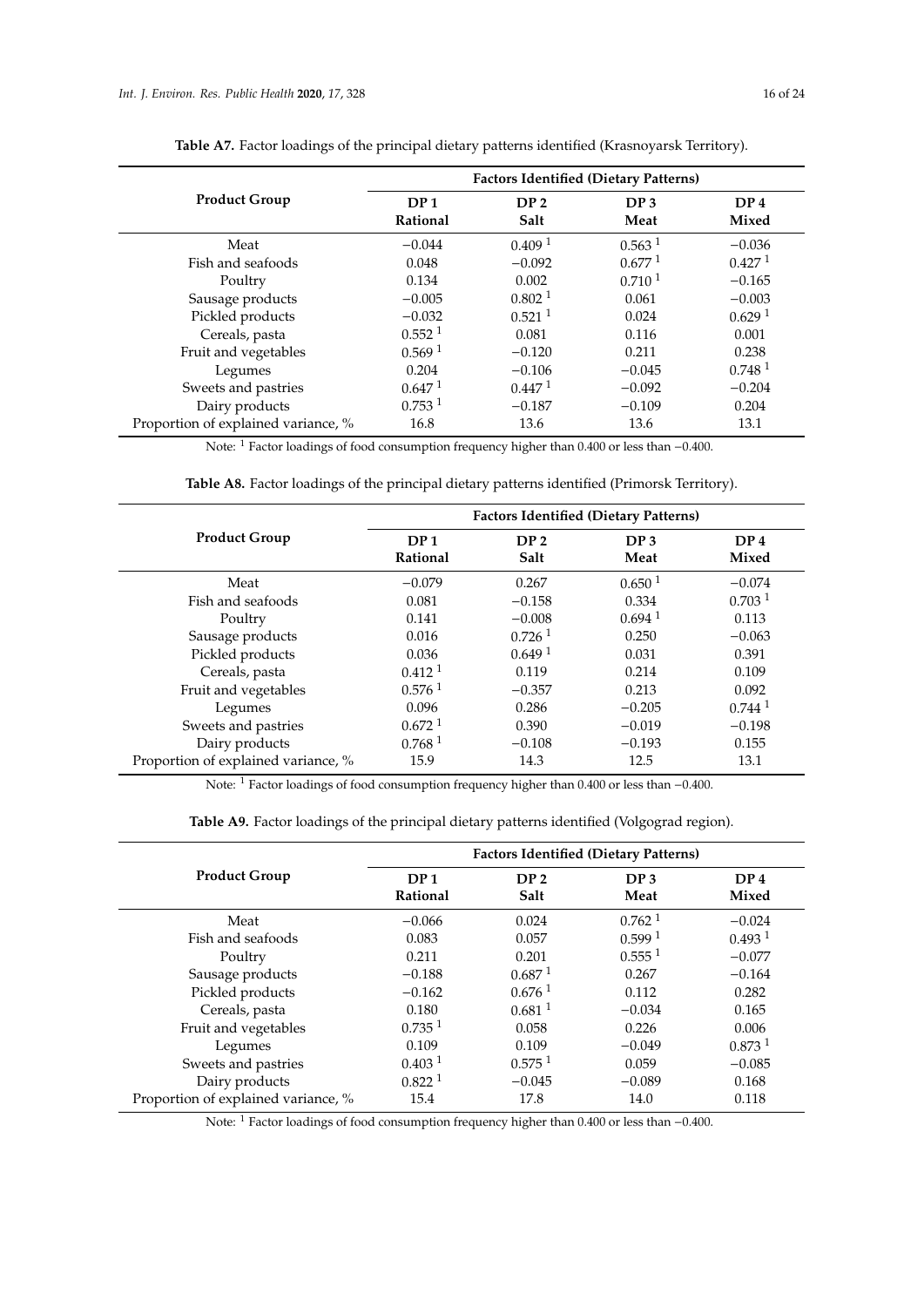$\overline{a}$ 

|                                     | <b>Factors Identified (Dietary Patterns)</b> |                               |                         |  |  |
|-------------------------------------|----------------------------------------------|-------------------------------|-------------------------|--|--|
| <b>Product Group</b>                | DP <sub>1</sub><br>Rational                  | <b>DP 2/DP 3</b><br>Salt/Meat | <b>DP</b><br><b>New</b> |  |  |
| Meat                                | $-0.147$                                     | 0.533 <sup>1</sup>            | 0.204                   |  |  |
| Fish and seafoods                   | $-0.180$                                     | 0.329                         | 0.688 <sup>1</sup>      |  |  |
| Poultry                             | 0.024                                        | 0.443 <sup>1</sup>            | 0.296                   |  |  |
| Sausage products                    | 0.257                                        | 0.595 <sup>1</sup>            | $-0.402$ <sup>1</sup>   |  |  |
| Pickled products                    | 0.125                                        | 0.614 <sup>1</sup>            | $-0.044$                |  |  |
| Cereals, pasta                      | 0.428 <sup>1</sup>                           | 0.262                         | 0.102                   |  |  |
| Fruit and vegetables                | 0.356                                        | $-0.020$                      | 0.570 <sup>1</sup>      |  |  |
| Legumes                             | 0.088                                        | 0.025                         | 0.530 <sup>1</sup>      |  |  |
| Sweets and pastries                 | $0.741$ <sup>1</sup>                         | 0.046                         | $-0.078$                |  |  |
| Dairy products                      | 0.632 <sup>1</sup>                           | $-0.257$                      | 0.445 <sup>1</sup>      |  |  |
| Proportion of explained variance, % | 14.0                                         | 14.6                          | 15.9                    |  |  |

**Table A10.** Factor loadings of the principal dietary patterns identified (Vologda region).

Note: <sup>1</sup> Factor loadings of food consumption frequency higher than 0.400 or less than −0.400.

|                                     | <b>Factors Identified (Dietary Patterns)</b> |                         |                         |                          |  |
|-------------------------------------|----------------------------------------------|-------------------------|-------------------------|--------------------------|--|
| <b>Product Group</b>                | DP <sub>1</sub><br>Rational                  | DP <sub>2</sub><br>Salt | DP <sub>3</sub><br>Meat | DP <sub>4</sub><br>Mixed |  |
| Meat                                | $-0.038$                                     | 0.175                   | $0.694$ <sup>1</sup>    | $-0.013$                 |  |
| Fish and seafoods                   | 0.001                                        | $-0.373$                | 0.573 <sup>1</sup>      | 0.392                    |  |
| Poultry                             | 0.098                                        | 0.067                   | 0.690 <sup>1</sup>      | $-0.041$                 |  |
| Sausage products                    | 0.023                                        | 0.792 <sup>1</sup>      | 0.113                   | 0.043                    |  |
| Pickled products                    | $-0.007$                                     | 0.447 <sup>1</sup>      | 0.194                   | 0.527 <sup>1</sup>       |  |
| Cereals, pasta                      | 0.447 <sup>1</sup>                           | 0.145                   | 0.040                   | 0.150                    |  |
| Fruit and vegetables                | 0.562 <sup>1</sup>                           | $-0.293$                | 0.273                   | $-0.086$                 |  |
| Legumes                             | 0.136                                        | $-0.027$                | $-0.091$                | 0.831 <sup>1</sup>       |  |
| Sweets and pastries                 | 0.637 <sup>1</sup>                           | 0.393                   | $-0.005$                | $-0.092$                 |  |
| Dairy products                      | $0.765$ <sup>1</sup>                         | $-0.185$                | $-0.112$                | 0.120                    |  |
| Proportion of explained variance, % | 15.4                                         | 13.0                    | 14.3                    | 11.8                     |  |

Note: <sup>1</sup> Factor loadings of food consumption frequency higher than 0.400 or less than −0.400.

| Table A12. Factor loadings of the principal dietary patterns identified (Ivanovo region). |
|-------------------------------------------------------------------------------------------|
|-------------------------------------------------------------------------------------------|

|                                     | <b>Factors Identified (Dietary Patterns)</b> |                         |                         |  |
|-------------------------------------|----------------------------------------------|-------------------------|-------------------------|--|
| <b>Product Group</b>                | DP 1/DP 4<br>Rational/Mixed                  | DP <sub>2</sub><br>Salt | DP <sub>3</sub><br>Meat |  |
| Meat                                | $-0.105$                                     | 0.044                   | 0.645 <sup>1</sup>      |  |
| Fish and seafoods                   | $0.426$ <sup>1</sup>                         | $-0.053$                | $0.624$ <sup>1</sup>    |  |
| Poultry                             | 0.033                                        | 0.363                   | 0.145                   |  |
| Sausage products                    | $-0.266$                                     | 0.702 <sup>1</sup>      | 0.092                   |  |
| Pickled products                    | $-0.007$                                     | $0.491$ <sup>1</sup>    | 0.501 <sup>1</sup>      |  |
| Cereals, pasta                      | 0.173                                        | 0.544 <sup>1</sup>      | $-0.041$                |  |
| Fruit and vegetables                | 0.696 <sup>1</sup>                           | 0.014                   | 0.144                   |  |
| Legumes                             | 0.463 <sup>1</sup>                           | 0.053                   | 0.392                   |  |
| Sweets and pastries                 | 0.305                                        | 0.615 <sup>1</sup>      | $-0.234$                |  |
| Dairy products                      | 0.800 <sup>1</sup>                           | 0.177                   | $-0.254$                |  |
| Proportion of explained variance, % | 17.2                                         | 15.8                    | 13.8                    |  |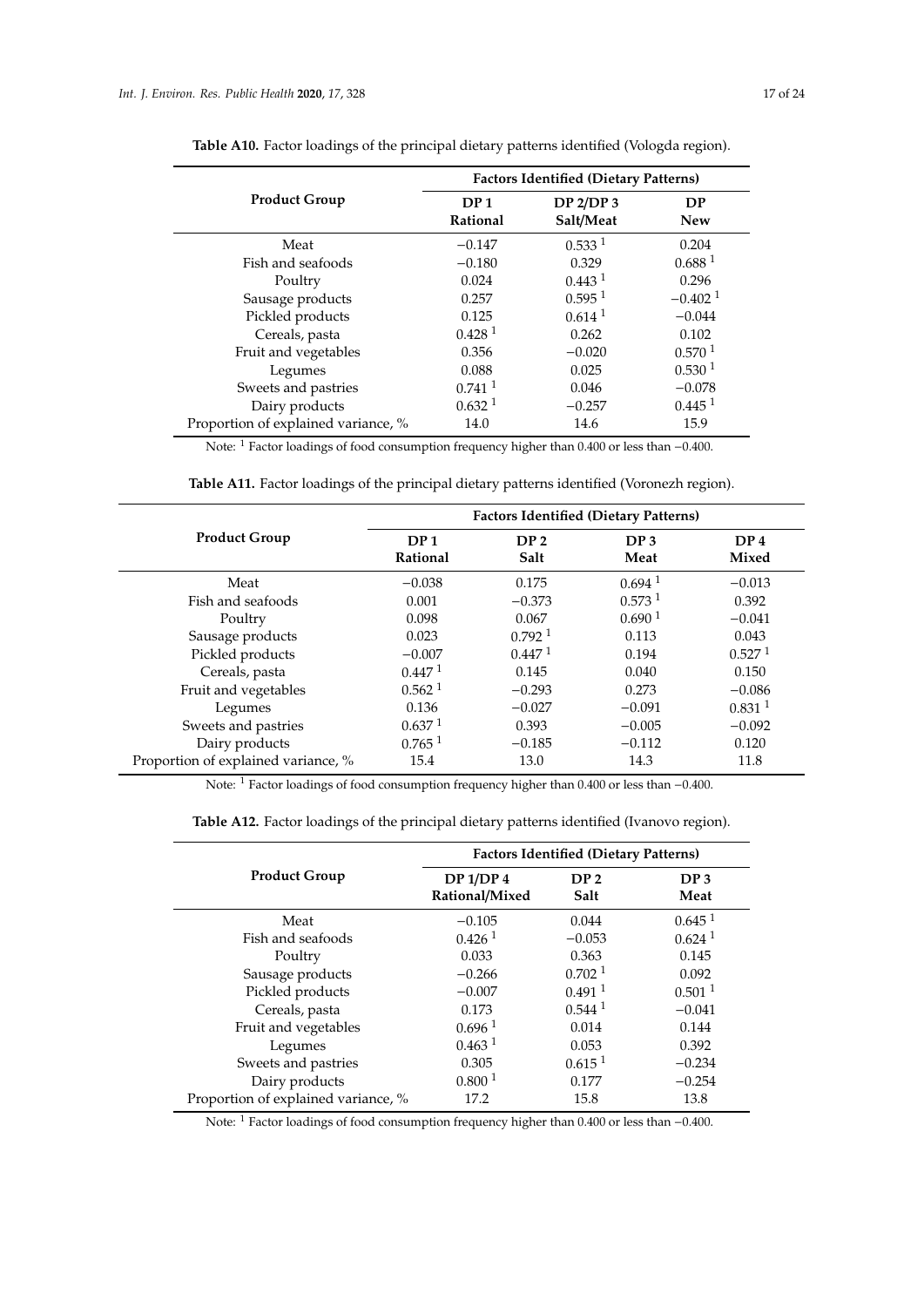|                                     | <b>Factors Identified (Dietary Patterns)</b> |                         |                          |                       |
|-------------------------------------|----------------------------------------------|-------------------------|--------------------------|-----------------------|
| <b>Product Group</b>                | DP <sub>1</sub><br>Rational                  | DP <sub>3</sub><br>Meat | DP <sub>4</sub><br>Mixed | DP<br><b>New</b>      |
| Meat                                | 0.037                                        | 0.753 <sup>1</sup>      | $-0.031$                 | 0.048                 |
| Fish and seafoods                   | 0.166                                        | 0.450 <sup>1</sup>      | 0.256                    | 0.609 <sup>1</sup>    |
| Poultry                             | 0.053                                        | 0.523 <sup>1</sup>      | $-0.007$                 | 0.012                 |
| Sausage products                    | $-0.232$                                     | 0.516 <sup>1</sup>      | 0.215                    | $-0.471$ <sup>1</sup> |
| Pickled products                    | $-0.265$                                     | 0.200                   | 0.735 <sup>1</sup>       | $-0.106$              |
| Cereals, pasta                      | 0.219                                        | $-0.037$                | 0.482 <sup>1</sup>       | $-0.160$              |
| Fruit and vegetables                | 0.656 <sup>1</sup>                           | 0.245                   | $-0.017$                 | 0.080                 |
| Legumes                             | 0.258                                        | $-0.112$                | 0.622 <sup>1</sup>       | 0.284                 |
| Sweets and pastries                 | 0.435 <sup>1</sup>                           | 0.071                   | 0.230                    | $-0.630$ <sup>1</sup> |
| Dairy products                      | 0.811 <sup>1</sup>                           | $-0.140$                | 0.161                    | $-0.085$              |
| Proportion of explained variance, % | 15.5                                         | 14.5                    | 13.5                     | 11.2                  |

**Table A13.** Factor loadings of the principal dietary patterns identified (Kemerovo region).

Note: <sup>1</sup> Factor loadings of food consumption frequency higher than 0.400 or less than −0.400.

| <b>Table A14.</b> Factor loadings of the principal dietary patterns identified (Samara region). |  |  |
|-------------------------------------------------------------------------------------------------|--|--|
|-------------------------------------------------------------------------------------------------|--|--|

|                                     |                      |                    | <b>Factors Identified (Dietary Patterns)</b> |                    |
|-------------------------------------|----------------------|--------------------|----------------------------------------------|--------------------|
| <b>Product Group</b>                | DP <sub>1</sub>      | DP <sub>2</sub>    | DP <sub>3</sub>                              | DP <sub>4</sub>    |
|                                     | Rational             | Salt               | Meat                                         | Mixed              |
| Meat                                | $-0.083$             | 0.295              | 0.535 <sup>1</sup>                           | 0.002              |
| Fish and seafoods                   | 0.139                | $-0.112$           | 0.493 <sup>1</sup>                           | 0.606 <sup>1</sup> |
| Poultry                             | 0.119                | 0.020              | 0.705 <sup>1</sup>                           | $-0.061$           |
| Sausage products                    | $-0.299$             | 0.593 <sup>1</sup> | 0.229                                        | $-0.057$           |
| Pickled products                    | $-0.233$             | 0.612 <sup>1</sup> | $-0.032$                                     | 0.435 <sup>1</sup> |
| Cereals, pasta                      | 0.153                | 0.553 <sup>1</sup> | 0.075                                        | 0.072              |
| Fruit and vegetables                | 0.670 <sup>1</sup>   | $-0.075$           | 0.292                                        | 0.084              |
| Legumes                             | 0.162                | 0.084              | $-0.164$                                     | 0.7791             |
| Sweets and pastries                 | 0.439 <sup>1</sup>   | 0.658 <sup>1</sup> | $-0.001$                                     | $-0.217$           |
| Dairy products                      | $0.824$ <sup>1</sup> | 0.106              | $-0.122$                                     | 0.158              |
| Proportion of explained variance, % | 15.5                 | 15.9               | 12.1                                         | 12.5               |

Note: <sup>1</sup> Factor loadings of food consumption frequency higher than 0.400 or less than −0.400.

|                                     |                             | <b>Factors Identified (Dietary Patterns)</b> |                         |
|-------------------------------------|-----------------------------|----------------------------------------------|-------------------------|
| <b>Product Group</b>                | DP <sub>1</sub><br>Rational | DP <sub>2</sub><br>Salt                      | DP <sub>3</sub><br>Meat |
| Meat                                | $-0.132$                    | 0.489 <sup>1</sup>                           | 0.336                   |
| Fish and seafoods                   | $-0.127$                    | $-0.042$                                     | 0.772 <sup>1</sup>      |
| Poultry                             | $-0.016$                    | 0.131                                        | $0.461$ <sup>1</sup>    |
| Sausage products                    | 0.096                       | $0.759$ <sup>1</sup>                         | $-0.160$                |
| Pickled products                    | 0.114                       | 0.689 <sup>1</sup>                           | 0.141                   |
| Cereals, pasta                      | 0.530 <sup>1</sup>          | 0.307                                        | 0.051                   |
| Fruit and vegetables                | 0.343                       | $-0.266$                                     | 0.447 <sup>1</sup>      |
| Legumes                             | 0.307                       | 0.085                                        | 0.459 <sup>1</sup>      |
| Sweets and pastries                 | 0.699 <sup>1</sup>          | 0.124                                        | $-0.167$                |
| Dairy products                      | 0.709 <sup>1</sup>          | $-0.360$                                     | 0.208                   |
| Proportion of explained variance, % | 15.4                        | 16.3                                         | 14.5                    |

**Table A15.** Factor loadings of the principal dietary patterns identified (St. Petersburg).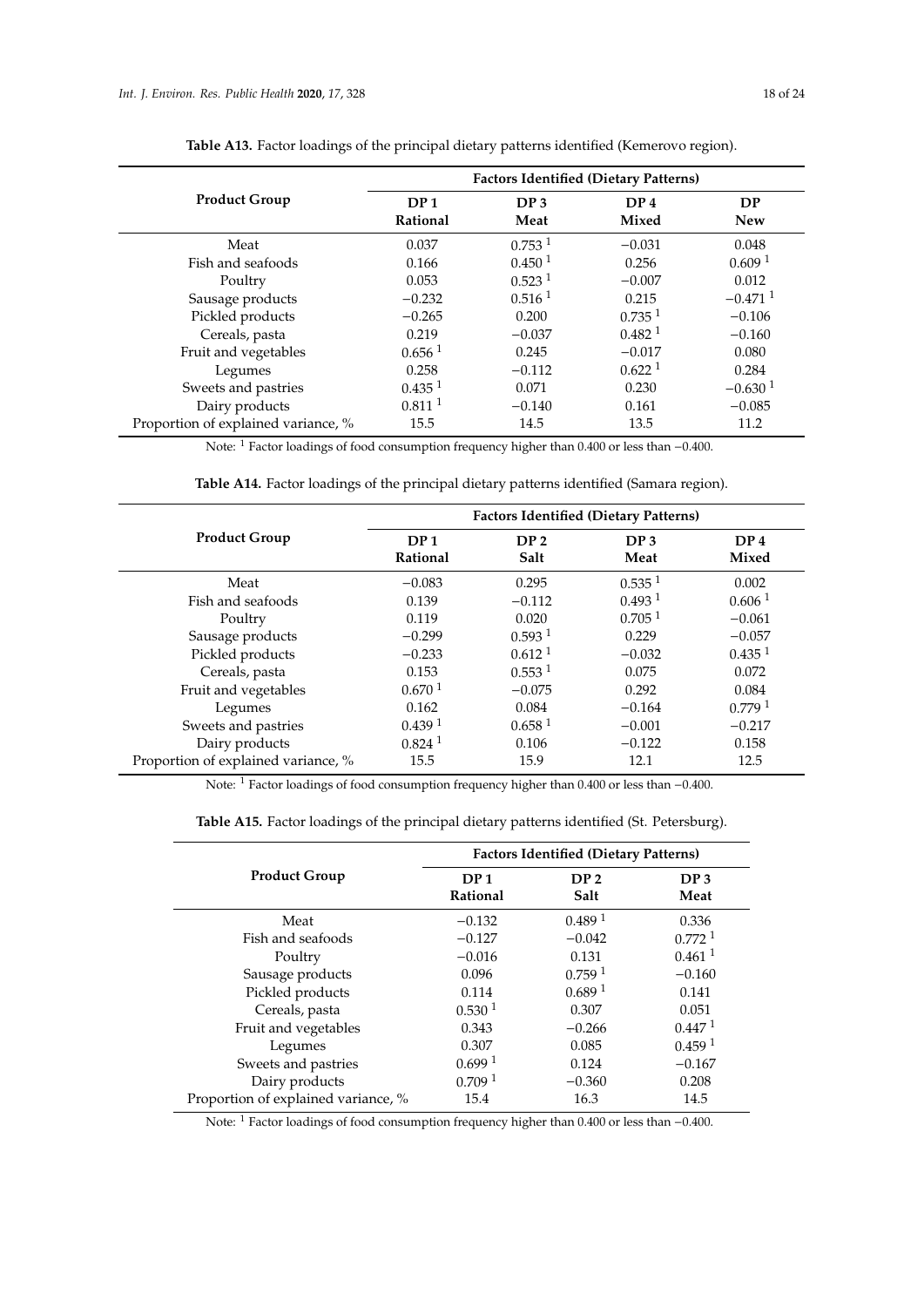|                                     | <b>Factors Identified (Dietary Patterns)</b> |                         |                         |                          |
|-------------------------------------|----------------------------------------------|-------------------------|-------------------------|--------------------------|
| <b>Product Group</b>                | DP <sub>1</sub><br>Rational                  | DP <sub>2</sub><br>Salt | DP <sub>3</sub><br>Meat | DP <sub>4</sub><br>Mixed |
| Meat                                | $-0.001$                                     | $-0.031$                | $0.684$ <sup>1</sup>    | $-0.092$                 |
| Fish and seafoods                   | $-0.356$                                     | 0.244                   | $0.591$ <sup>1</sup>    | 0.371                    |
| Poultry                             | 0.077                                        | 0.022                   | 0.601 <sup>1</sup>      | 0.001                    |
| Sausage products                    | 0.297                                        | 0.596 <sup>1</sup>      | 0.234                   | $-0.300$                 |
| Pickled products                    | $-0.007$                                     | 0.750 <sup>1</sup>      | 0.143                   | 0.032                    |
| Cereals, pasta                      | 0.6661                                       | $-0.067$                | 0.028                   | 0.055                    |
| Fruit and vegetables                | 0.281                                        | $-0.558$ <sup>1</sup>   | 0.349                   | 0.235                    |
| Legumes                             | $-0.225$                                     | 0.628 <sup>1</sup>      | $-0.191$                | 0.443 <sup>1</sup>       |
| Sweets and pastries                 | 0.706 <sup>1</sup>                           | 0.023                   | $-0.017$                | 0.110                    |
| Dairy products                      | 0.352                                        | $-0.108$                | 0.016                   | 0.7771                   |
| Proportion of explained variance, % | 14.2                                         | 17.0                    | 14.1                    | 11.1                     |

**Table A16.** Factor loadings of the principal dietary patterns identified (Orenburg region).

Note: <sup>1</sup> Factor loadings of food consumption frequency higher than 0.400 or less than −0.400.

|                      |                             | <b>Factors Identified (Dietary Patterns)</b>  |                      |  |  |
|----------------------|-----------------------------|-----------------------------------------------|----------------------|--|--|
| <b>Product Group</b> | DP <sub>1</sub><br>Rational | DP <sub>2</sub> /DP <sub>3</sub><br>Salt/Meat | DP<br><b>New</b>     |  |  |
| Meat                 | $-0.058$                    | 0.636 <sup>1</sup>                            | 0.121                |  |  |
| Fish and seafoods    | $-0.235$                    | 0.418 <sup>1</sup>                            | 0.633 <sup>1</sup>   |  |  |
| Poultry              | 0.354                       | 0.226                                         | 0.081                |  |  |
| Sausage products     | 0.341                       | 0.627 <sup>1</sup>                            | $-0.238$             |  |  |
| Pickled products     | 0.257                       | 0.650 <sup>1</sup>                            | 0.074                |  |  |
| Cereals, pasta       | 0.460 <sup>1</sup>          | 0.160                                         | 0.057                |  |  |
| Fruit and vegetables | 0.343                       | $-0.056$                                      | 0.618 <sup>1</sup>   |  |  |
| Legumes              | 0.041                       | 0.039                                         | 0.662 <sup>1</sup>   |  |  |
| Sweets and pastries  | 0.719 <sup>1</sup>          | 0.012                                         | $-0.006$             |  |  |
| Dairy products       | 0.543 <sup>1</sup>          | $-0.350$                                      | $0.491$ <sup>1</sup> |  |  |

**Table A17.** Factor loadings of the principal dietary patterns identified (Tomsk region).

Note: <sup>1</sup> Factor loadings of food consumption frequency higher than 0.400 or less than −0.400.

Proportion of explained variance, % 15.1 16.0 15.5

| Table A18. Factor loadings of the principal dietary patterns identified (Tyumen region). |  |  |  |  |
|------------------------------------------------------------------------------------------|--|--|--|--|
|------------------------------------------------------------------------------------------|--|--|--|--|

|                                     | <b>Factors Identified (Dietary Patterns)</b> |                         |                         |                          |
|-------------------------------------|----------------------------------------------|-------------------------|-------------------------|--------------------------|
| <b>Product Group</b>                | DP <sub>1</sub><br>Rational                  | DP <sub>2</sub><br>Salt | DP <sub>3</sub><br>Meat | DP <sub>4</sub><br>Mixed |
| Meat                                | 0.034                                        | 0.289                   | 0.627 <sup>1</sup>      | $-0.102$                 |
| Fish and seafoods                   | $-0.073$                                     | 0.087                   | 0.592 <sup>1</sup>      | 0.252                    |
| Poultry                             | 0.030                                        | 0.083                   | 0.688 <sup>1</sup>      | $-0.132$                 |
| Sausage products                    | 0.123                                        | 0.646 <sup>1</sup>      | 0.103                   | $-0.112$                 |
| Pickled products                    | $-0.053$                                     | 0.747 <sup>1</sup>      | 0.158                   | 0.271                    |
| Cereals, pasta                      | 0.123                                        | 0.107                   | 0.688 <sup>1</sup>      | $-0.015$                 |
| Fruit and vegetables                | 0.230                                        | $-0.059$                | 0.732 <sup>1</sup>      | 0.030                    |
| Legumes                             | 0.014                                        | 0.072                   | $-0.066$                | 0.881 <sup>1</sup>       |
| Sweets and pastries                 | 0.776 <sup>1</sup>                           | 0.303                   | 0.047                   | $-0.252$                 |
| Dairy products                      | 0.735 <sup>1</sup>                           | $-0.177$                | 0.220                   | 0.383                    |
| Proportion of explained variance, % | 12.4                                         | 12.2                    | 23.2                    | 11.7                     |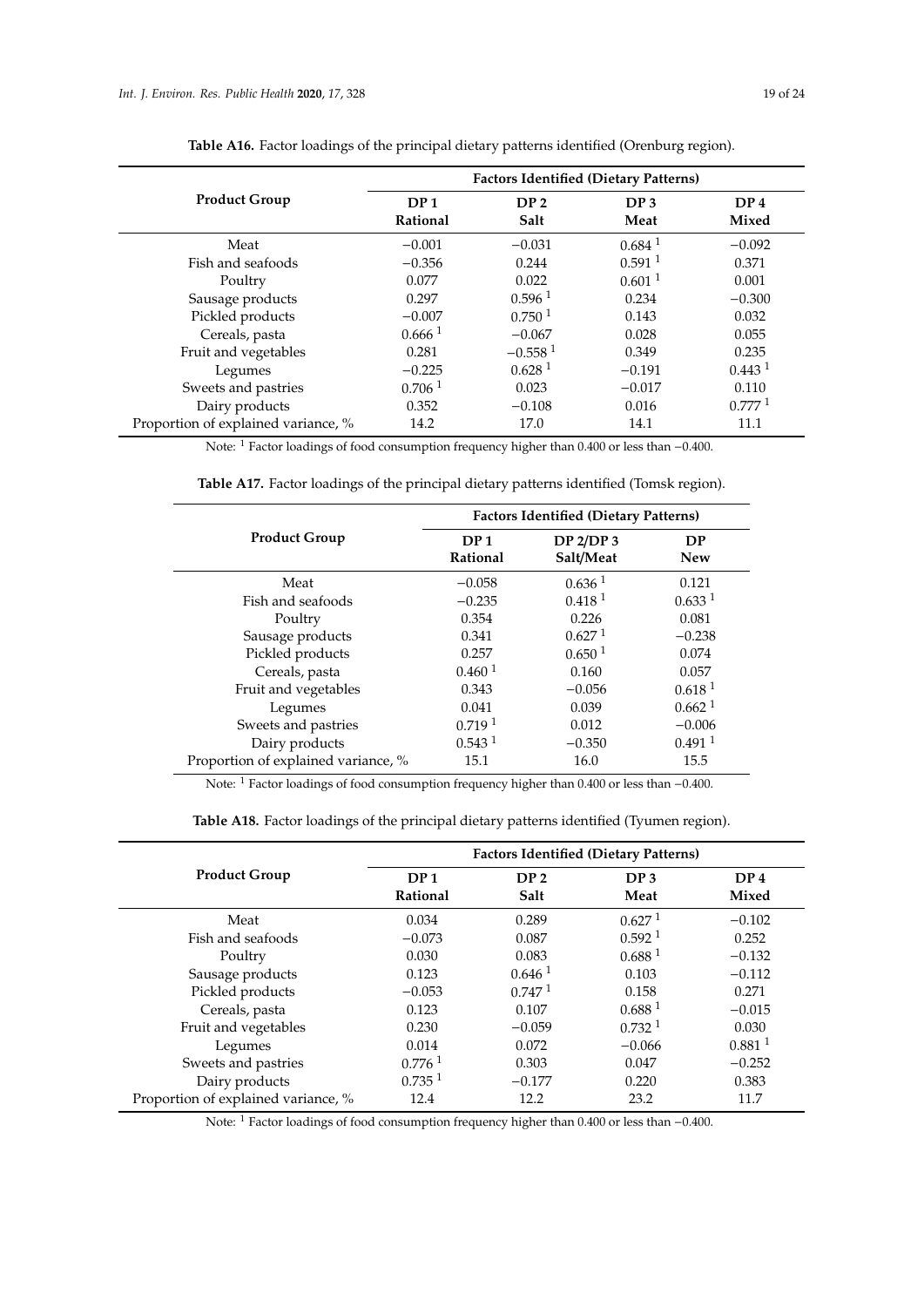|                      | <b>Factors Identified (Dietary Patterns)</b> |                         |                         |                          |  |
|----------------------|----------------------------------------------|-------------------------|-------------------------|--------------------------|--|
| <b>Product Group</b> | DP <sub>1</sub><br>Rational                  | DP <sub>2</sub><br>Salt | DP <sub>3</sub><br>Meat | DP <sub>4</sub><br>Mixed |  |
| Meat                 | $-0.039$                                     | 0.140                   | $0.734$ <sup>1</sup>    | $-0.107$                 |  |
| Fish and seafoods    | 0.046                                        | $-0.036$                | 0.682 <sup>1</sup>      | 0.346                    |  |
| Poultry              | 0.045                                        | 0.074                   | 0.760 <sup>1</sup>      | $-0.053$                 |  |
| Sausage products     | $-0.047$                                     | 0.728 <sup>1</sup>      | 0.170                   | $-0.019$                 |  |
| Pickled products     | 0.152                                        | 0.702 <sup>1</sup>      | 0.003                   | 0.124                    |  |
| Cereals, pasta       | 0.523 <sup>1</sup>                           | 0.209                   | $-0.033$                | 0.168                    |  |
| Fruit and vegetables | 0.510 <sup>1</sup>                           | $-0.318$                | 0.337                   | $-0.212$                 |  |
| Legumes              | 0.076                                        | 0.129                   | 0.029                   | $0.865$ <sup>1</sup>     |  |
| Sweets and pastries  | 0.663 <sup>1</sup>                           | 0.215                   | 0.067                   | $-0.291$                 |  |

<span id="page-19-9"></span>**Table A19.** Factor loadings of the principal dietary patterns identified (Republic of North Ossetia–Alania).

Note: <sup>1</sup> Factor loadings of food consumption frequency higher than 0.400 or less than −0.400.

Proportion of explained variance, % 15.7 12.9 17.4 11.3

Dairy products 0.750<sup>1</sup> −0.169 −0.068 0.271

# **References**

- <span id="page-19-0"></span>1. Krieger, J.-P.; Pestoni, G.; Cabaset, S.; Brombach, C.; Sych, J.; Schader, C.; Faeh, D.; Rohrmann, S. Dietary patterns and their sociodemographic and lifestyle determinants in Switzerland: Results from the National Nutrition Survey MenuCH. *Nutrients* **2018**, *11*, 62. [\[CrossRef\]](http://dx.doi.org/10.3390/nu11010062)
- <span id="page-19-10"></span>2. Darmon, N.; Drewnowski, A. Does social class predict diet quality? *Am. J. Clin. Nutr.* **2008**, *87*, 1107–1117. [\[CrossRef\]](http://dx.doi.org/10.1093/ajcn/87.5.1107)
- <span id="page-19-1"></span>3. Wang, D.D.; Leung, C.W.; Li, Y.; Ding, E.L.; Chiuve, S.E.; Hu, F.B.; Willett, W.C. Trends in dietary quality among adults in the United States, 1999 through 2010. *JAMA Intern. Med.* **2014**, *174*, 1587–1595. [\[CrossRef\]](http://dx.doi.org/10.1001/jamainternmed.2014.3422)
- <span id="page-19-2"></span>4. Popkin, B.M. Nutrition transition and the global diabetes epidemic. *Curr. Diabetes Rep.* **2015**, *15*, 64. [\[CrossRef\]](http://dx.doi.org/10.1007/s11892-015-0631-4)
- 5. Wang, Z.; Zhai, F.; Du, S.; Popkin, B. Dynamic shifts in Chinese eating behaviors. *Asia Pac. J. Clin. Nutr.* **2008**, *17*, 123–130.
- <span id="page-19-3"></span>6. Delgado, C.L. Rising consumption of meat and milk in developing countries has created a new food revolution. *J. Nutr.* **2003**, *133*, 3907S–3910S. [\[CrossRef\]](http://dx.doi.org/10.1093/jn/133.11.3907S)
- <span id="page-19-4"></span>7. Green, R.; Milner, J.; Joy, E.J.M.; Agrawal, S.; Dangour, A.D. Dietary patterns in India: A systematic review. *Br. J. Nutr.* **2016**, *116*, 142–148. [\[CrossRef\]](http://dx.doi.org/10.1017/S0007114516001598)
- 8. Freisling, H.; Fahey, M.T.; Moskal, A.; Ocké, M.C.; Ferrari, P.; Jenab, M.; Norat, T.; Naska, A.; Welch, A.A.; Navarro, C.; et al. Region-specific nutrient intake patterns exhibit a geographical gradient within and between European Countries. *J. Nutr.* **2010**, *140*, 1280–1286. [\[CrossRef\]](http://dx.doi.org/10.3945/jn.110.121152) [\[PubMed\]](http://www.ncbi.nlm.nih.gov/pubmed/20484545)
- <span id="page-19-5"></span>9. Pestoni, G.; Krieger, J.-P.; Sych, J.M.; Faeh, D.; Rohrmann, S. Cultural differences in diet and determinants of diet quality in Switzerland: Results from the National Nutrition Survey MenuCH. *Nutrients* **2019**, *11*, 126. [\[CrossRef\]](http://dx.doi.org/10.3390/nu11010126) [\[PubMed\]](http://www.ncbi.nlm.nih.gov/pubmed/30634520)
- <span id="page-19-6"></span>10. Karamnova, N.S.; Shalnova, S.A.; Deev, A.D.; Tarasov, V.I.; Balanova, Y.A.; Imaeva, A.E.; Muromtseva, G.A.; Kapustina, A.V.; Evstifeeva, S.Е.; Drapkina, О.М. Nutrition characteristics of adult inhabitants by ESSE-RF study. *Cardiovasc. Ther. Prev.* **2018**, *17*, 61–66. [\[CrossRef\]](http://dx.doi.org/10.15829/1728-8800-2018-4-61-66)
- <span id="page-19-7"></span>11. Karamnova, N.S.; Shalnova, S.A.; Tarasov, V.I.; Deev, A.D.; Balanova, Y.A.; Imaeva, A.E.; Muromtseva, G.A.; Kapustina, A.V.; Evstifeeva, S.E.; Drapkina, O.M. Gender differences in the nutritional pattern of the adult population of the Russian Federation. The results of ESSE-RF epidemiological study. *Russ. J. Cardiol.* **2019**, *6*, 66–72. [\[CrossRef\]](http://dx.doi.org/10.15829/1560-4071-2019-6-66-72)
- <span id="page-19-8"></span>12. Tapsell, L.C.; Neale, E.P.; Satija, A.; Hu, F.B. Foods, nutrients, and dietary patterns: Interconnections and implications for dietary guidelines. *Adv. Nutr.* **2016**, *7*, 445–454. [\[CrossRef\]](http://dx.doi.org/10.3945/an.115.011718) [\[PubMed\]](http://www.ncbi.nlm.nih.gov/pubmed/27184272)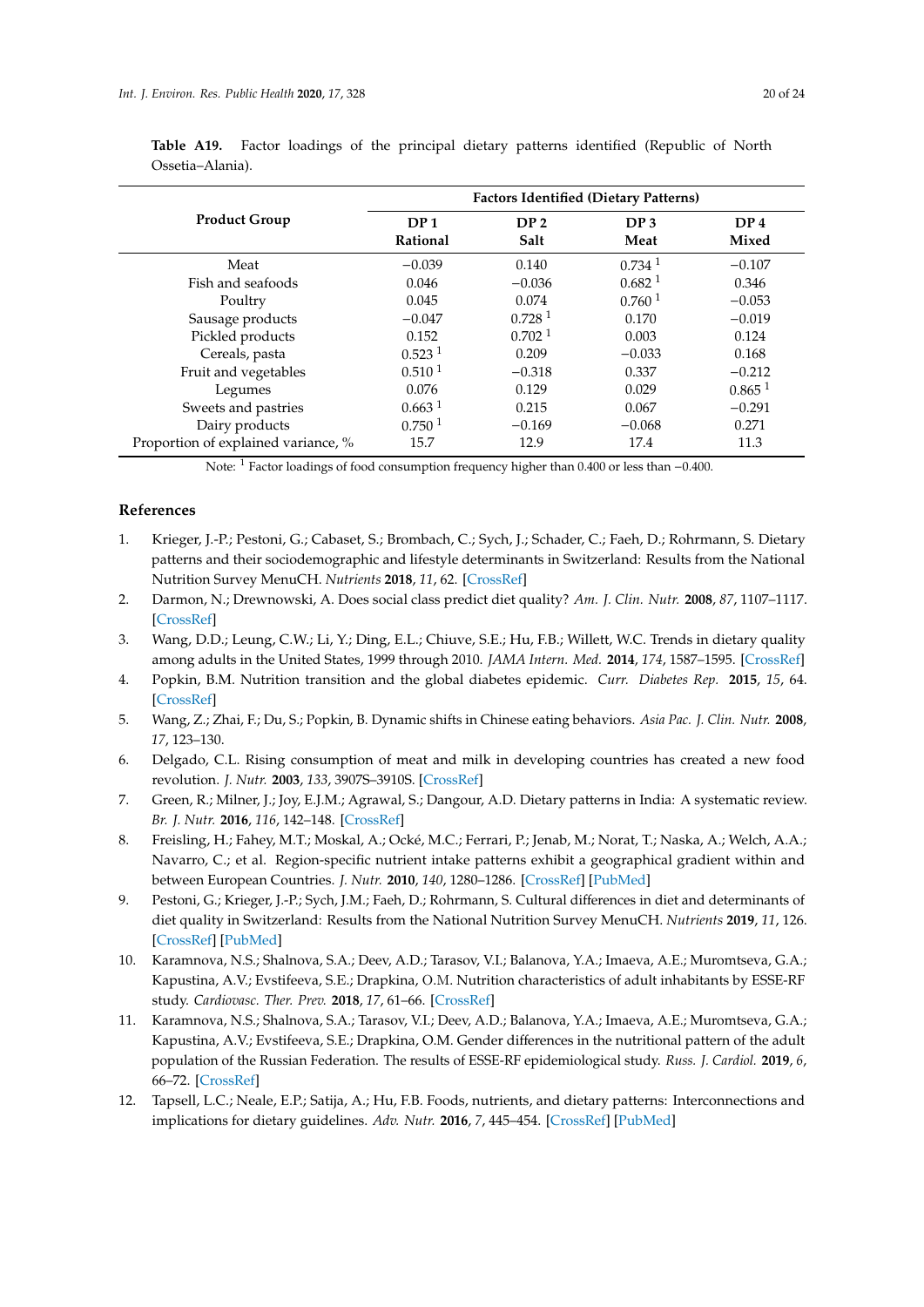- <span id="page-20-0"></span>13. Murakami, K.; Shinozaki, N.; Fujiwara, A.; Yuan, X.; Hashimoto, A.; Fujihashi, H.; Wang, H.-C.; Livingstone, M.B.E.; Sasaki, S. A systematic review of principal component analysis—Derived dietary patterns in Japanese adults: Are major dietary patterns reproducible within a country? *Adv. Nutr.* **2019**, *10*, 237–249. [\[CrossRef\]](http://dx.doi.org/10.1093/advances/nmy079) [\[PubMed\]](http://www.ncbi.nlm.nih.gov/pubmed/30785205)
- <span id="page-20-1"></span>14. Balder, H.F.; Virtanen, M.; Brants, H.A.M.; Krogh, V.; Dixon, L.B.; Tan, F.; Mannisto, S.; Bellocco, R.; Pietinen, P.; Wolk, A.; et al. Common and country-specific dietary patterns in four European Cohort Studies. *J. Nutr.* **2003**, *133*, 4246–4251. [\[CrossRef\]](http://dx.doi.org/10.1093/jn/133.12.4246)
- <span id="page-20-2"></span>15. Schulze, M.B.; Martínez-González, M.A.; Fung, T.T.; Lichtenstein, A.H.; Forouhi, N.G. Food based dietary patterns and chronic disease prevention. *BMJ* **2018**, *361*, k2396. [\[CrossRef\]](http://dx.doi.org/10.1136/bmj.k2396) [\[PubMed\]](http://www.ncbi.nlm.nih.gov/pubmed/29898951)
- <span id="page-20-3"></span>16. Ocké, M.C. Evaluation of methodologies for assessing the overall diet: Dietary quality scores and dietary pattern analysis. *Proc. Nutr. Soc.* **2013**, *72*, 191–199. [\[CrossRef\]](http://dx.doi.org/10.1017/S0029665113000013)
- <span id="page-20-4"></span>17. Krebs-Smith, S.M.; Pannucci, T.E.; Subar, A.F.; Kirkpatrick, S.I.; Lerman, J.L.; Tooze, J.A.; Wilson, M.M.; Reedy, J. Update of the Healthy Eating Index: HEI-2015. *J. Acad. Nutr. Diet* **2018**, *118*, 1591–1602. [\[CrossRef\]](http://dx.doi.org/10.1016/j.jand.2018.05.021)
- <span id="page-20-5"></span>18. Liese, A.D.; Krebs-Smith, S.M.; Subar, A.F.; George, S.M.; Harmon, B.E.; Neuhouser, M.L.; Boushey, C.J.; Schap, T.E.; Reedy, J. The dietary patterns methods project: Synthesis of findings across cohorts and relevance to dietary guidance. *J. Nutr.* **2015**, *145*, 393–402. [\[CrossRef\]](http://dx.doi.org/10.3945/jn.114.205336)
- <span id="page-20-6"></span>19. Hodge, A.; Bassett, J. What can we learn from dietary pattern analysis? *Public Health Nutr.* **2016**, *19*, 191–194. [\[CrossRef\]](http://dx.doi.org/10.1017/S1368980015003730)
- <span id="page-20-7"></span>20. Hu, F.B. Dietary pattern analysis: A new direction in nutritional epidemiology. *Curr. Opin. Lipidol.* **2002**, *13*, 3–9. [\[CrossRef\]](http://dx.doi.org/10.1097/00041433-200202000-00002)
- <span id="page-20-8"></span>21. Newby, P.K.; Tucker, K.L. Empirically derived eating patterns using factor or cluster analysis: A review. *Nutr. Rev.* **2004**, *62*, 177–203. [\[CrossRef\]](http://dx.doi.org/10.1111/j.1753-4887.2004.tb00040.x) [\[PubMed\]](http://www.ncbi.nlm.nih.gov/pubmed/15212319)
- <span id="page-20-9"></span>22. Maksimov, S.A.; Kurakin, M.S.; Maksimova, E.V. Stereotypes of food behaviour of pupils depending on an urban saturation of a place of residing: Application factor analysis. *Rossiiskii Pediatricheskii Zhurnal* **2012**, *6*, 52–55.
- <span id="page-20-19"></span>23. Maksimov, S.A.; Ivanova, O.A.; Zinchuk, S.F. The use of factor analysis in determining the dietary patterns in the population. *Gig. Sanit.* **2013**, *92*, 45–48.
- <span id="page-20-10"></span>24. Maksimov, S.A.; Tabakaev, M.V.; Danilchenko, Y.V.; Mulerova, T.A.; Indukaeva, E.V.; Artamonova, G.V. Dietary patterns and cardiovascular health of the population (ESSE-RF) study in the Kemerovo region. *Gig. Sanit.* **2017**, *96*, 585–589. [\[CrossRef\]](http://dx.doi.org/10.18821/0016-9900-2017-96-6-585-589)
- <span id="page-20-11"></span>25. Boitsov, S.A.; Chazov, E.I.; Shlyakhto, E.V.; Shalnova, S.A.; Konradi, A.O.; Karpov, Y.A.; Muromtseva, G.A.; Zhernakova, Y.V.; Oshchepkova, E.V.; Rotar, O.P. Epidemiology of cardiovascular diseases in different regions of Russia (ESSE-RF). The rationale for and design of the study. *Profilakticheskaya Meditsina* **2013**, *16*, 25–34.
- <span id="page-20-12"></span>26. Fransen, H.P.; May, A.M.; Stricker, M.D.; Boer, J.M.A.; Hennig, C.; Rosseel, Y.; Ocké, M.C.; Peeters, P.H.M.; Beulens, J.W.J. A posteriori dietary patterns: How many patterns to retain? *J. Nutr.* **2014**, *144*, 1274–1282. [\[CrossRef\]](http://dx.doi.org/10.3945/jn.113.188680)
- <span id="page-20-13"></span>27. Mayén, A.-L.; Stringhini, S.; Ford, N.D.; Martorell, R.; Stein, A.D.; Paccaud, F.; Marques-Vidal, P. Socioeconomic predictors of dietary patterns among Guatemalan adults. *Int. J. Public Health* **2016**, *61*, 1069–1077. [\[CrossRef\]](http://dx.doi.org/10.1007/s00038-016-0863-3)
- <span id="page-20-14"></span>28. Waid, J.L.; Sinharoy, S.S.; Ali, M.; Stormer, A.E.; Thilsted, S.H.; Gabrysch, S. Dietary patterns and determinants of changing diets in Bangladesh from 1985 to 2010. *Curr. Dev. Nutr.* **2019**, *3*, nzy091. [\[CrossRef\]](http://dx.doi.org/10.1093/cdn/nzy091)
- <span id="page-20-15"></span>29. Soleimani, D.; Ranjbar, G.; Rezvani, R.; Goshayeshi, L.; Razmpour, F.; Nematy, M. Dietary patterns in relation to hepatic fibrosis among patients with nonalcoholic fatty liver disease. *Diabetes Metab. Syndr. Obes.* **2019**, *12*, 315–324. [\[CrossRef\]](http://dx.doi.org/10.2147/DMSO.S198744)
- <span id="page-20-17"></span>30. Cai, J.; Zhang, Y.; Nuli, R.; Zhang, Y.; Abudusemaiti, M.; Kadeer, A.; Tian, X.; Xiao, H. Interaction between dietary patterns and TCF7L2 polymorphisms on type 2 diabetes mellitus among Uyghur adults in Xinjiang province, China. *Diabetes Metab. Syndr. Obes.* **2019**, *12*, 239–255. [\[CrossRef\]](http://dx.doi.org/10.2147/DMSO.S191759)
- <span id="page-20-18"></span>31. Czekajło, A.; Różańska, D.; Zatońska, K.; Szuba, A.; Regulska-Ilow, B. Association between dietary patterns and metabolic syndrome in the selected population of Polish adults-results of the PURE Poland study. *Eur. J. Public Health* **2019**, *29*, 335–340. [\[CrossRef\]](http://dx.doi.org/10.1093/eurpub/cky207) [\[PubMed\]](http://www.ncbi.nlm.nih.gov/pubmed/30285088)
- <span id="page-20-16"></span>32. Jezewska-Zychowicz, M.; Gębski, J.; Guzek, D.; Świątkowska, M.; Stangierska, D.; Plichta, M.; Wasilewska, M. The Associations between dietary patterns and sedentary behaviors in Polish adults (LifeStyle study). *Nutrients* **2018**, *10*, 1004. [\[CrossRef\]](http://dx.doi.org/10.3390/nu10081004) [\[PubMed\]](http://www.ncbi.nlm.nih.gov/pubmed/30071656)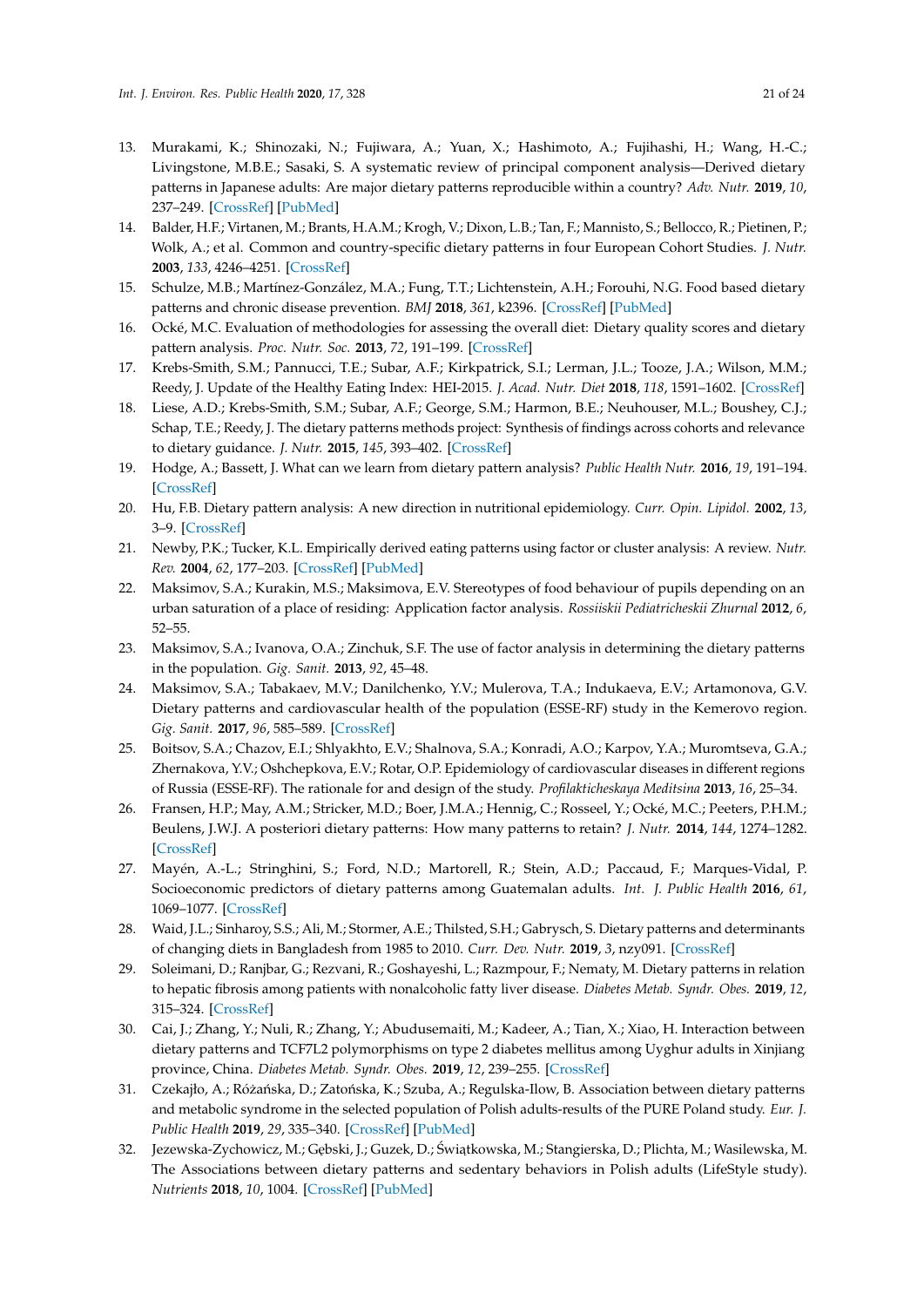- <span id="page-21-0"></span>33. Judd, S.E.; Letter, A.J.; Shikany, J.M.; Roth, D.L.; Newby, P.K. Dietary patterns derived using exploratory and confirmatory factor analysis are stable and generalizable across race, region, and gender subgroups in the REGARDS study. *Front. Nutr.* **2014**, *1*, 29. [\[CrossRef\]](http://dx.doi.org/10.3389/fnut.2014.00029) [\[PubMed\]](http://www.ncbi.nlm.nih.gov/pubmed/25988129)
- <span id="page-21-1"></span>34. Bedeian, A.G.; Armenakis, A.A.; Randolph, W.A. The significance of congruence coefficients: A comment and statistical test. *J. Manag.* **1988**, *14*, 559–566. [\[CrossRef\]](http://dx.doi.org/10.1177/014920638801400406)
- <span id="page-21-2"></span>35. Steffen, L.M.; Hootman, K.C. A posteriori data-derived dietary patterns and incident coronary heart disease: Making sense of inconsistent findings. *Curr. Nutr. Rep.* **2016**, *5*, 168–179. [\[CrossRef\]](http://dx.doi.org/10.1007/s13668-016-0176-4)
- <span id="page-21-3"></span>36. Iqbal, R.; Anand, S.; Ounpuu, S.; Islam, S.; Zhang, X.; Rangarajan, S.; Chifamba, J.; Al-Hinai, A.; Keltai, M.; Yusuf, S.; et al. Dietary patterns and the risk of acute myocardial infarction in 52 countries: Results of the INTERHEART study. *Circulation* **2008**, *118*, 1929–1937. [\[CrossRef\]](http://dx.doi.org/10.1161/CIRCULATIONAHA.107.738716)
- <span id="page-21-4"></span>37. Garcia-Larsen, V.; Morton, V.; Norat, T.; Moreira, A.; Potts, J.F.; Reeves, T.; Bakolis, I. Dietary patterns derived from principal component analysis (PCA) and risk of colorectal cancer: A systematic review and meta-analysis. *Eur. J. Clin. Nutr.* **2019**, *73*, 366–386. [\[CrossRef\]](http://dx.doi.org/10.1038/s41430-018-0234-7)
- <span id="page-21-5"></span>38. Jannasch, F.; Kröger, J.; Schulze, M.B. Dietary patterns and type 2 diabetes: A systematic literature review and meta-analysis of prospective studies. *J. Nutr.* **2017**, *147*, 1174–1182. [\[CrossRef\]](http://dx.doi.org/10.3945/jn.116.242552)
- <span id="page-21-6"></span>39. Li, F.; Hou, L.N.; Chen, W.; Chen, P.L.; Lei, C.Y.; Wei, Q.; Tan, W.L.; Zheng, S.B. Associations of dietary patterns with the risk of all-cause, CVD and stroke mortality: A meta-analysis of prospective cohort studies. *Br. J. Nutr.* **2015**, *113*, 16–24. [\[CrossRef\]](http://dx.doi.org/10.1017/S000711451400289X)
- <span id="page-21-7"></span>40. Nanri, A.; Mizoue, T.; Shimazu, T.; Ishihara, J.; Takachi, R.; Noda, M.; Iso, H.; Sasazuki, S.; Sawada, N.; Tsugane, S. Dietary patterns and all-cause, cancer, and cardiovascular disease mortality in Japanese men and women: The Japan public health center-based prospective study. *PLoS ONE* **2017**, *12*, e0174848. [\[CrossRef\]](http://dx.doi.org/10.1371/journal.pone.0174848)
- <span id="page-21-8"></span>41. International Agency for Research on Cancer. What Is a Healthy Diet? Available online: [https:](https://cancer-code-europe.iarc.fr/index.php/en/ecac-12-ways/diet-recommendation/39-healthy-diet) //[cancer-code-europe.iarc.fr](https://cancer-code-europe.iarc.fr/index.php/en/ecac-12-ways/diet-recommendation/39-healthy-diet)/index.php/en/ecac-12-ways/diet-recommendation/39-healthy-diet (accessed on 29 October 2019).
- <span id="page-21-9"></span>42. Lindgren, J.A.; Vernarelli, J.A.; Savage-Williams, J.; Hartman, T.J. Is usual dietary pattern related to the risk of developing breast cancer? *Curr. Nutr. Rep.* **2013**, *2*, 90–96. [\[CrossRef\]](http://dx.doi.org/10.1007/s13668-013-0039-1) [\[PubMed\]](http://www.ncbi.nlm.nih.gov/pubmed/30214832)
- 43. Millen, B.E.; Quatromoni, P.A.; Pencina, M.; Kimokoti, R.; Nam, B.-H.O.; Cobain, S.; Kozak, W.; Appugliese, D.P.; Ordovas, J.; D'Agostino, R.B. Unique dietary patterns and chronic disease risk profiles of adult men: The Framingham Nutrition Studies. *J. Am. Diet. Assoc.* **2005**, *105*, 1723–1734. [\[CrossRef\]](http://dx.doi.org/10.1016/j.jada.2005.08.007)
- <span id="page-21-14"></span>44. Shikany, J.M.; Safford, M.M.; Bryan, J.; Newby, P.K.; Richman, J.S.; Durant, R.W.; Brown, T.M.; Judd, S.E. Dietary patterns and Mediterranean Diet Score and hazard of recurrent coronary heart disease events and all-cause mortality in the REGARDS study. *J. Am. Heart Assoc.* **2018**, *7*, e008078. [\[CrossRef\]](http://dx.doi.org/10.1161/JAHA.117.008078) [\[PubMed\]](http://www.ncbi.nlm.nih.gov/pubmed/30005552)
- <span id="page-21-10"></span>45. Marques-Vidal, P.; Waeber, G.; Vollenweider, P.; Guessous, I. Socio-demographic and lifestyle determinants of dietary patterns in French-speaking Switzerland, 2009–2012. *BMC Public Health* **2018**, *18*, 131. [\[CrossRef\]](http://dx.doi.org/10.1186/s12889-018-5045-1) [\[PubMed\]](http://www.ncbi.nlm.nih.gov/pubmed/29329572)
- <span id="page-21-11"></span>46. Betancourt-Nuñez, A.; Márquez-Sandoval, F.; González-Zapata, L.I.; Babio, N.; Vizmanos, B. Unhealthy dietary patterns among healthcare professionals and students in Mexico. *BMC Public Health* **2018**, *18*, 1246. [\[CrossRef\]](http://dx.doi.org/10.1186/s12889-018-6153-7) [\[PubMed\]](http://www.ncbi.nlm.nih.gov/pubmed/30413146)
- <span id="page-21-12"></span>47. Roberts, K.; Cade, J.; Dawson, J.; Holdsworth, M. Empirically derived dietary patterns in UK adults are associated with sociodemographic characteristics, lifestyle, and diet quality. *Nutrients* **2018**, *10*, 177. [\[CrossRef\]](http://dx.doi.org/10.3390/nu10020177)
- 48. Dekker, L.H.; Nicolaou, M.; van Dam, R.M.; de Vries, J.H.M.; de Boer, E.J.; Brants, H.A.M.; Beukers, M.H.; Snijder, M.B.; Stronks, K. Socio-economic status and ethnicity are independently associated with dietary patterns: The HELIUS-dietary patterns study. Food. *Nutr. Res.* **2015**, *59*, 26317. [\[CrossRef\]](http://dx.doi.org/10.3402/fnr.v59.26317)
- 49. Hu, F.B.; Rimm, E.B.; Stampfer, M.J.; Ascherio, A.; Spiegelman, D.; Willett, W.C. Prospective study of major dietary patterns and risk of coronary heart disease in men. *Am. J. Clin. Nutr.* **2000**, *72*, 912–921. [\[CrossRef\]](http://dx.doi.org/10.1093/ajcn/72.4.912)
- <span id="page-21-13"></span>50. Trudeau, K.; Rousseau, M.-C.; Csizmadi, I.; Parent, M.-É. Dietary patterns among French-speaking men residing in Montreal, Canada. *Prev. Med. Rep.* **2019**, *13*, 205–213. [\[CrossRef\]](http://dx.doi.org/10.1016/j.pmedr.2018.12.017)
- 51. Ding, N.; Wang, X.; Tucker, K.L.; Weisskopf, M.G.; Sparrow, D.; Hu, H.; Park, S.K. Dietary patterns, bone lead and incident coronary heart disease among middle-aged to elderly men. *Environ. Res.* **2019**, *168*, 222–229. [\[CrossRef\]](http://dx.doi.org/10.1016/j.envres.2018.09.035)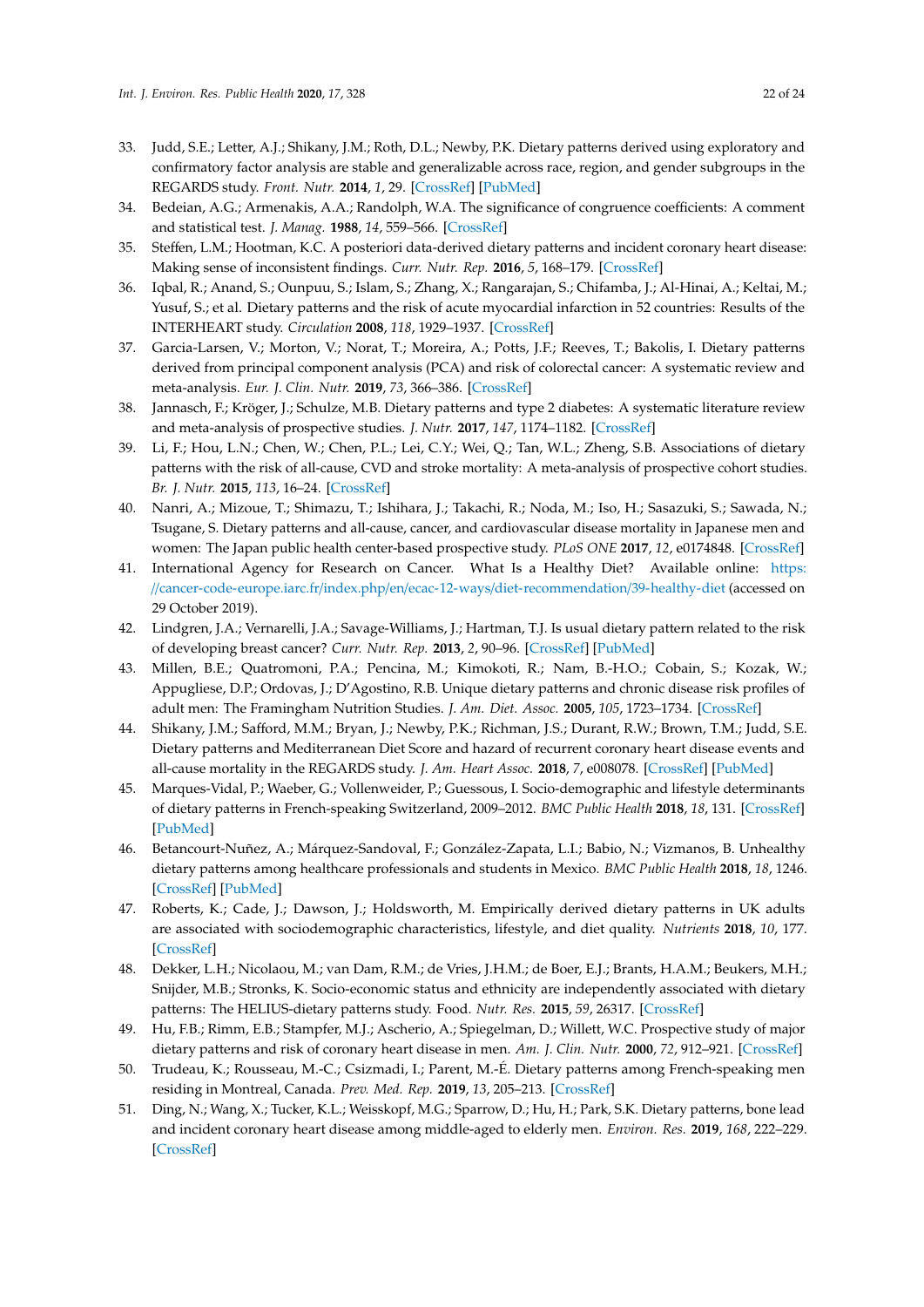- 52. Murakami, K.; Livingstone, M.B.E.; Sasaki, S. Thirteen-year trends in dietary patterns among Japanese adults in the National Health and Nutrition Survey 2003−2015: Continuous westernization of the Japanese diet. *Nutrients* **2018**, *10*, 994. [\[CrossRef\]](http://dx.doi.org/10.3390/nu10080994) [\[PubMed\]](http://www.ncbi.nlm.nih.gov/pubmed/30061492)
- 53. Markussen, M.S.; Veierød, M.B.; Kristiansen, A.L.; Ursin, G.; Andersen, L.F. Dietary patterns of women aged 50–69 years and associations with nutrient intake, sociodemographic factors and key risk factors for non-communicable diseases. *Public Health Nutr.* **2016**, *19*, 2024–2032. [\[CrossRef\]](http://dx.doi.org/10.1017/S1368980015003547) [\[PubMed\]](http://www.ncbi.nlm.nih.gov/pubmed/26780977)
- <span id="page-22-0"></span>54. Van Dam, R.M.; Grievink, L.; Ocké, M.C.; Feskens, E.J.M. Patterns of food consumption and risk factors for cardiovascular disease in the general Dutch population. *Am. J. Clin. Nutr.* **2003**, *77*, 1156–1163. [\[CrossRef\]](http://dx.doi.org/10.1093/ajcn/77.5.1156) [\[PubMed\]](http://www.ncbi.nlm.nih.gov/pubmed/12716666)
- <span id="page-22-1"></span>55. Jannasch, F.; Riordan, F.; Andersen, L.F.; Schulze, M.B. Exploratory dietary patterns: A systematic review of methods applied in Pan-European studies and of validation studies. *Br. J. Nutr.* **2018**, *120*, 601–611. [\[CrossRef\]](http://dx.doi.org/10.1017/S0007114518001800) [\[PubMed\]](http://www.ncbi.nlm.nih.gov/pubmed/30064527)
- <span id="page-22-2"></span>56. Thorpe, M.G.; Milte, C.M.; Crawford, D.; McNaughton, S.A. A comparison of the dietary patterns derived by principal component analysis and cluster analysis in older Australians. *Int. J. Behav. Nutr. Phys.* **2016**, *13*, 30. [\[CrossRef\]](http://dx.doi.org/10.1186/s12966-016-0353-2)
- <span id="page-22-3"></span>57. Kant, A.K. Dietary patterns and health outcomes. *J. Am. Diet. Assoc.* **2004**, *104*, 615–635. [\[CrossRef\]](http://dx.doi.org/10.1016/j.jada.2004.01.010)
- 58. Arabshahi, S.; van der Pols, J.C.; Williams, G.M.; Marks, G.C.; Lahmann, P.H. Diet quality and change in anthropometric measures: 15-year longitudinal study in Australian adults. *Br. J. Nutr.* **2012**, *107*, 1376–1385. [\[CrossRef\]](http://dx.doi.org/10.1017/S0007114511004351)
- <span id="page-22-4"></span>59. Thornton, L.E.; Pearce, J.R.; Ball, K. Sociodemographic factors associated with healthy eating and food security in socio-economically disadvantaged groups in the UK and Victoria, Australia. *Public Health Nutr.* **2014**, *17*, 20–30. [\[CrossRef\]](http://dx.doi.org/10.1017/S1368980013000347)
- <span id="page-22-5"></span>60. Marques-Vidal, P.; Ravasco, P.; Dias, C.M.; Camilo, M.E. Trends of food intake in Portugal, 1987–1999: Results from the National Health Surveys. *Eur. J. Clin. Nutr.* **2006**, *60*, 1414–1422. [\[CrossRef\]](http://dx.doi.org/10.1038/sj.ejcn.1602472)
- <span id="page-22-6"></span>61. Hanna, K.L.; Collins, P.F. Relationship between living alone and food and nutrient intake. *Nutr. Rev.* **2015**, *73*, 594–611. [\[CrossRef\]](http://dx.doi.org/10.1093/nutrit/nuv024)
- <span id="page-22-7"></span>62. Eng, P.M.; Kawachi, I.; Fitzmaurice, G.; Rimm, E.B. Effects of marital transitions on changes in dietary and other health behaviours in US male health professionals. *J. Epidemiol. Community Health* **2005**, *59*, 56–62. [\[CrossRef\]](http://dx.doi.org/10.1136/jech.2004.020073) [\[PubMed\]](http://www.ncbi.nlm.nih.gov/pubmed/15598728)
- <span id="page-22-8"></span>63. Alkerwi, A.; Vernier, C.; Sauvageot, N.; Crichton, G.E.; Elias, M.F. Demographic and socioeconomic disparity in nutrition: Application of a novel Correlated Component Regression approach. *BMJ Open* **2015**, *5*, e006814. [\[CrossRef\]](http://dx.doi.org/10.1136/bmjopen-2014-006814) [\[PubMed\]](http://www.ncbi.nlm.nih.gov/pubmed/25967988)
- <span id="page-22-9"></span>64. Geyer, S.; Hemstrom, O.; Peter, R.; Vagerom, D. Education, income, and occupational class cannot be used interchangeably in social epidemiology. Empirical evidence against a common practice. *J. Epidemiol. Community Health* **2006**, *60*, 804–810. [\[CrossRef\]](http://dx.doi.org/10.1136/jech.2005.041319) [\[PubMed\]](http://www.ncbi.nlm.nih.gov/pubmed/16905727)
- <span id="page-22-10"></span>65. Suzuki, A.; Sakurazawa, H.; Fujita, T.; Akamatsu, R. Overeating, late dinner, and perceived stress in Japanese workers. *Obes. Res. Clin. Pract.* **2016**, *10*, 390–398. [\[CrossRef\]](http://dx.doi.org/10.1016/j.orcp.2015.08.005)
- <span id="page-22-11"></span>66. Sam, L.; Craig, T.; Horgan, G.W.; Macdiarmid, J.I. Association between hours worked in paid employment and diet quality, frequency of eating out and consuming takeaways in the UK. *Public Health Nutr.* **2019**, *22*, 3368–3376. [\[CrossRef\]](http://dx.doi.org/10.1017/S1368980019002222)
- <span id="page-22-12"></span>67. Chau, C.A.; Pan, W.H.; Chen, H.J. Employment status and temporal patterns of energy intake: Nutrition and Health Survey in Taiwan, 2005–2008. *Public Health Nutr.* **2017**, *20*, 3295–3303. [\[CrossRef\]](http://dx.doi.org/10.1017/S1368980017002476)
- <span id="page-22-13"></span>68. Tripathy, J.P.; Thakur, J.S.; Jeet, G.; Chawla, S.; Jain, S.; Prasad, R. Urban rural differences in diet, physical activity and obesity in India: Are we witnessing the great Indian equalisation? Results from a cross-sectional STEPS survey. *BMC Public Health* **2016**, *16*, 816. [\[CrossRef\]](http://dx.doi.org/10.1186/s12889-016-3489-8)
- <span id="page-22-14"></span>69. Suliburska, J.; Bogdański, P.; Pupek-Musialik, D.; Głód-Nawrocka, M.; Krauss, H.; Piątek, J. Analysis of lifestyle of young adults in the rural and urban areas. *Ann. Agric. Environ. Med.* **2012**, *19*, 135–139.
- 70. Kriaucioniene, V.; Klumbiene, J.; Petkeviciene, J.; Sakyte, E. Time trends in social differences in nutrition habits of a Lithuanian population: 1994–2010. *BMC Public Health* **2012**, *12*, 218. [\[CrossRef\]](http://dx.doi.org/10.1186/1471-2458-12-218)
- <span id="page-22-15"></span>71. Neerubala, P.P. Food consumption patterns of adult population in rural and urban areas of Faizabad district of Uttar Pradesh, India. *Int. J. Sci. Res.* **2016**, *2*, 2080–2084.